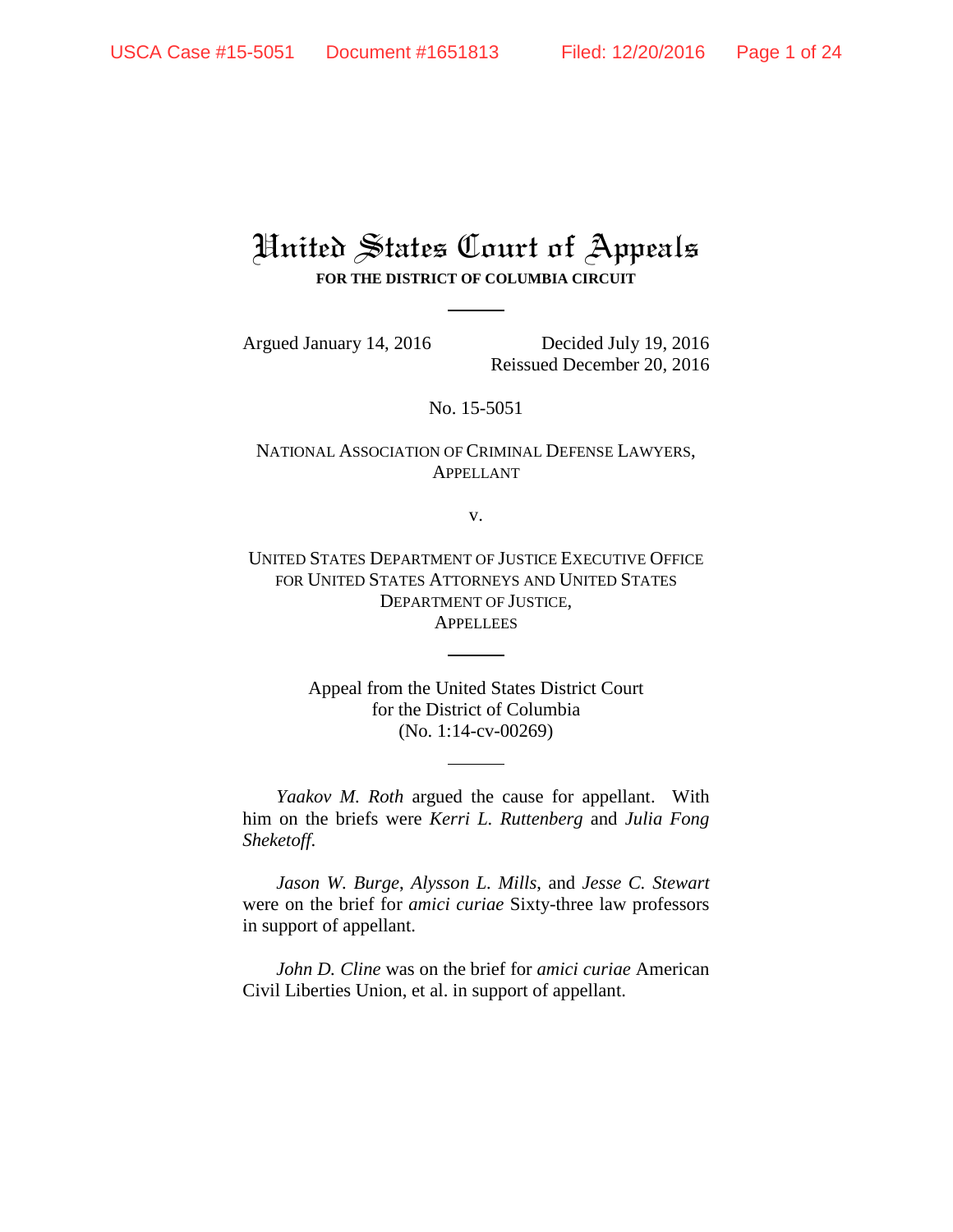*Timothy P. O'Toole* and *Addy Schmitt* were on the brief for *amici curiae* The Constitution Project and The Innocence Project in support of appellant.

*Lewis Yelin* argued the cause for appellees. With him on the brief were *Benjamin C. Mizer*, Principal Deputy Assistant Attorney General, *Vincent H. Cohen*, *Jr.*, Acting U.S. Attorney, and *Leonard Schaitman*, Attorney.

Before: SRINIVASAN, *Circuit Judge*, and EDWARDS and SENTELLE, *Senior Circuit Judges*.

Opinion for the Court filed by *Circuit Judge* SRINIVASAN.

Concurring opinion filed by *Senior Circuit Judge* SENTELLE, with whom *Senior Circuit Judge* EDWARDS joins.

SRINIVASAN, *Circuit Judge*: The National Association of Criminal Defense Lawyers submitted a request under the Freedom of Information Act to obtain an internal Department of Justice publication known as the Federal Criminal Discovery Blue Book. The Blue Book is a manual created by the Department to guide federal prosecutors in the practice of discovery in criminal prosecutions. It contains information and advice for prosecutors about conducting discovery in their cases, including guidance about the government's various obligations to provide discovery to defendants.

The Department refused to disclose the Blue Book, invoking the Freedom of Information Act's Exemption 5, which exempts from disclosure certain agency records that would be privileged from discovery in a lawsuit with the agency. The Department maintained that the Blue Book fell within the attorney work-product privilege, and therefore Exemption 5, because it was prepared by (and for) attorneys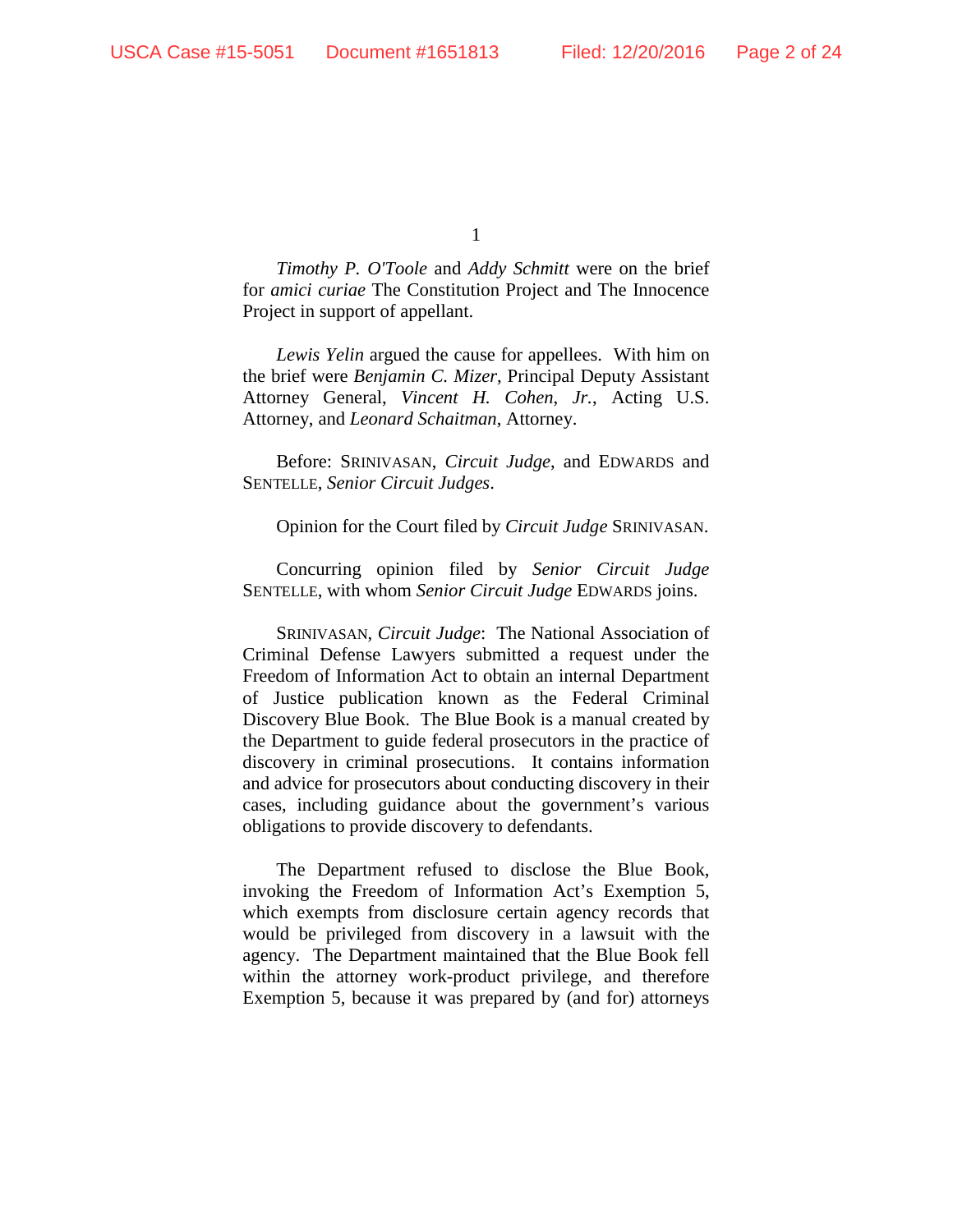$\mathcal{L}$ 

in anticipation of litigation. The district court agreed that the Blue Book is privileged attorney work product and thus is exempt from disclosure. We likewise conclude that the Blue Book consists of exempt attorney work product, but we remand to the district court for an assessment of whether the Blue Book also contains non-exempt policy statements amenable to reasonable segregation from the privileged work product.

I.

## A.

The Freedom of Information Act (FOIA) provides that government agencies must make agency records available to citizens upon request, subject to nine enumerated exemptions. 5 U.S.C. § 552. "Congress intended FOIA to permit access to official information long shielded unnecessarily from public view." *Milner v. Dep't of Navy*, 562 U.S. 562, 565 (2011) (internal citations and quotation marks omitted). The statutory exemptions, accordingly, "are explicitly made exclusive and must be narrowly construed." *Id.* (internal citations and quotation marks omitted).

Under Exemption 5, agencies may withhold "interagency or intra-agency memorandums or letters which would not be available by law to a party other than an agency in litigation with the agency." 5 U.S.C. § 552(b)(5). Exemption 5 covers records that would be "normally privileged in the civil discovery context." *NLRB v. Sears, Roebuck & Co.*, 421 U.S. 132, 149 (1975). The exemption allows the government to withhold records from FOIA disclosure under at least three privileges: the deliberative-process privilege, the attorneyclient privilege, and the attorney work-product privilege. *Coastal States Gas Corp. v. Dep't of Energy*, 617 F.2d 854,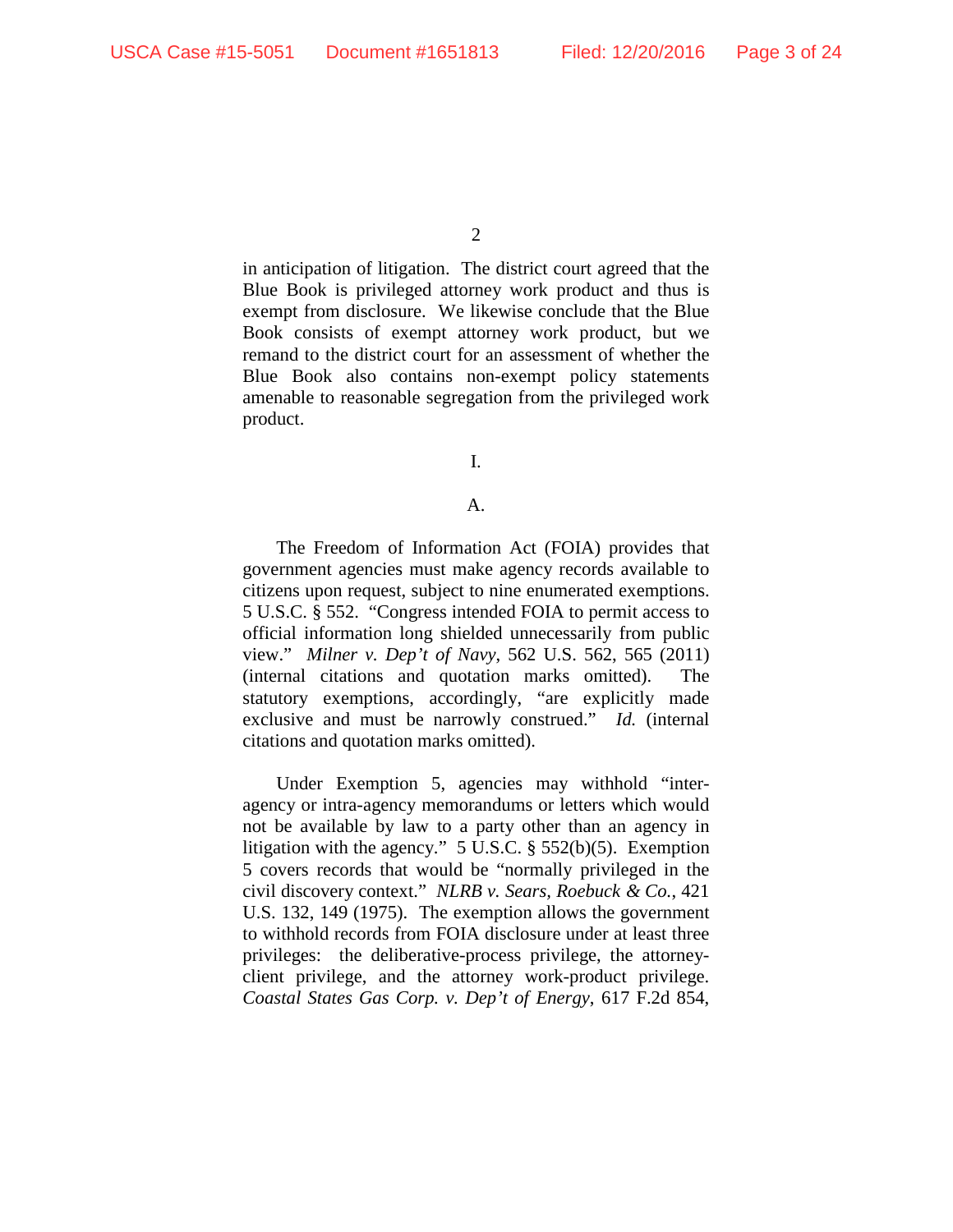862 (D.C. Cir. 1980).This case solely involves the last of those privileges, the attorney work-product privilege.

B.

On December 20, 2012, the National Association of Criminal Defense Lawyers (NACDL) sent a FOIA request to the Department of Justice (DOJ) seeking disclosure of the Blue Book. DOJ processed the request under the direction of Susan Gerson, Assistant Director in the FOIA/Privacy Act Staff of the Executive Office for U.S. Attorneys. After reviewing the Blue Book and consulting with DOJ staff familiar with the Book's inception and drafting, Gerson determined that it should be withheld in full pursuant to FOIA Exemptions 5 and 7(E). (The latter exemption, which we have no occasion to reach, exempts certain types of "records or information compiled for law enforcement purposes." 5 U.S.C. § 552(b)(7)(E).) On February 28, 2013, Gerson sent NACDL a form letter invoking both exemptions and denying its request.

After unsuccessfully appealing the denial, NACDL brought this FOIA suit in the district court seeking to compel DOJ to release the Blue Book. The parties filed crossmotions for summary judgment, and DOJ again invoked Exemptions 5 and 7(E) in support of its decision to withhold the Blue Book in full. Because the parties disagreed about how to characterize the Blue Book's contents, the district court reviewed the Book *in camera* before rendering its decision on the merits of DOJ's decision to withhold.

Following its *in camera* review of the Blue Book, the district court granted DOJ's motion for summary judgment. *Nat'l Ass'n of Criminal Def. Lawyers v. Exec. Office for U.S. Attorneys*, 75 F. Supp. 3d 552 (D.D.C. 2014). The court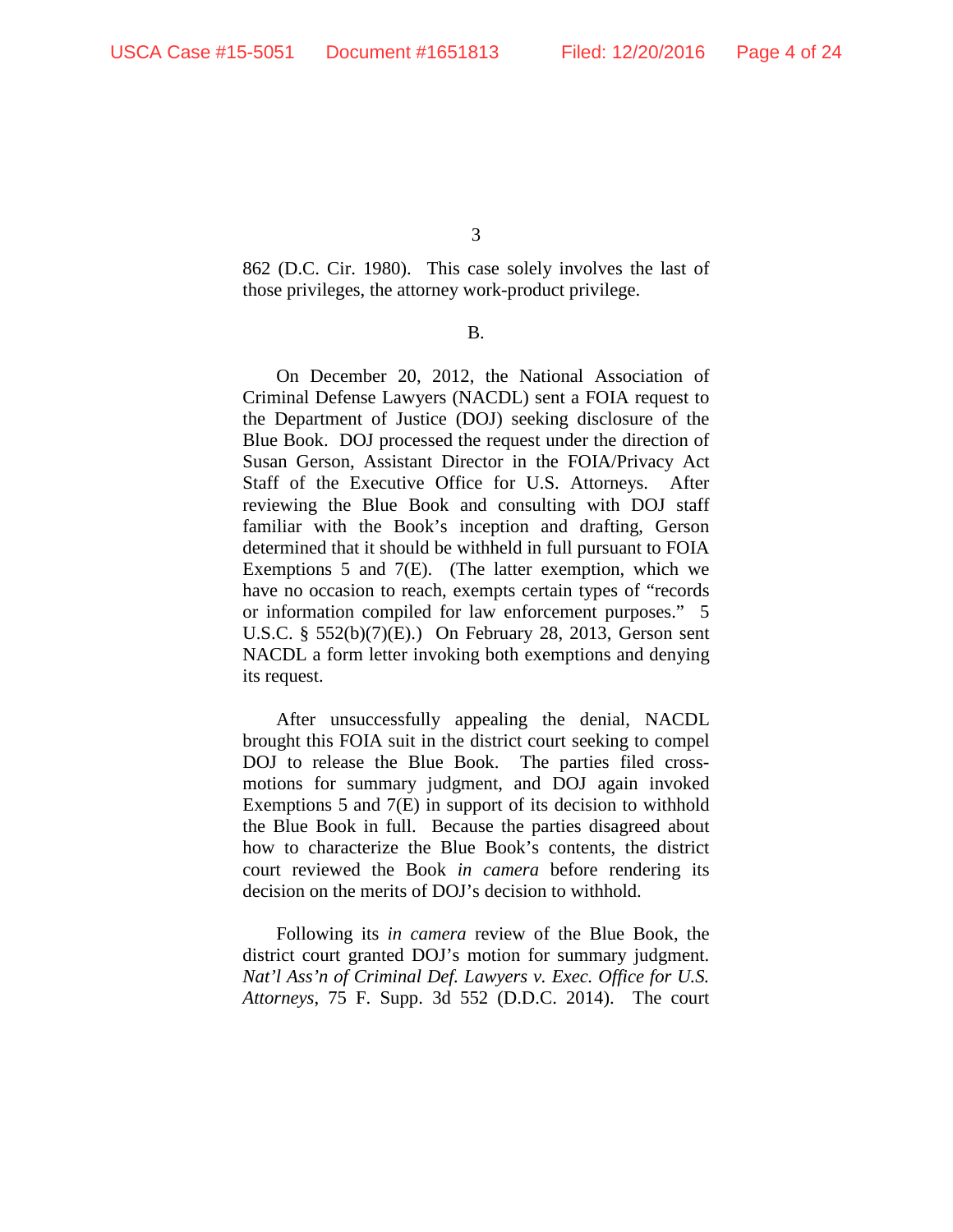found that DOJ was not required to disclose any portion of the Blue Book, holding that the Book in its entirety is protected as attorney work product. *Id.* at 557, 561. Because the court found that the Blue Book could be withheld in full under Exemption 5, it did not address the applicability of Exemption 7(E). *Id.* at 556.

## II.

NACDL appeals, arguing that the claimed FOIA exemptions are inapplicable and the Blue Book therefore should be disclosed in full. We review the district court's decision de novo. *See Judicial Watch, Inc. v. Dep't of Justice*, 432 F.3d 366, 369 (D.C. Cir. 2005). In doing so, we must "ascertain whether the agency has sustained its burden of demonstrating that the documents requested are . . . exempt from disclosure under the FOIA." *Assassination Archives & Research Ctr. v. CIA*, 334 F.3d 55, 57 (D.C. Cir. 2003) (quoting *Summers v. Dep't of Justice*, 140 F.3d 1077, 1080 (D.C. Cir. 1998)) (quotation marks omitted). When making that determination, we rely centrally on the agency's descriptions of the content of the relevant documents as set forth in its *Vaughn* index and accompanying affidavits. *See Mead Data Cent., Inc. v. U.S. Dep't of Air Force*, 566 F.2d 242, 251 (D.C. Cir. 1977). We conclude that the Blue Book consists of attorney work product which is exempt from disclosure under FOIA's Exemption 5.

## A.

Courts have long recognized that materials prepared by one's attorney in anticipation of litigation are generally privileged from discovery by one's adversary. *See Hickman v. Taylor*, 329 U.S. 495, 510-12 (1947); *In re Sealed Case*, 146 F.3d 881, 884 (D.C. Cir. 1998). The attorney work-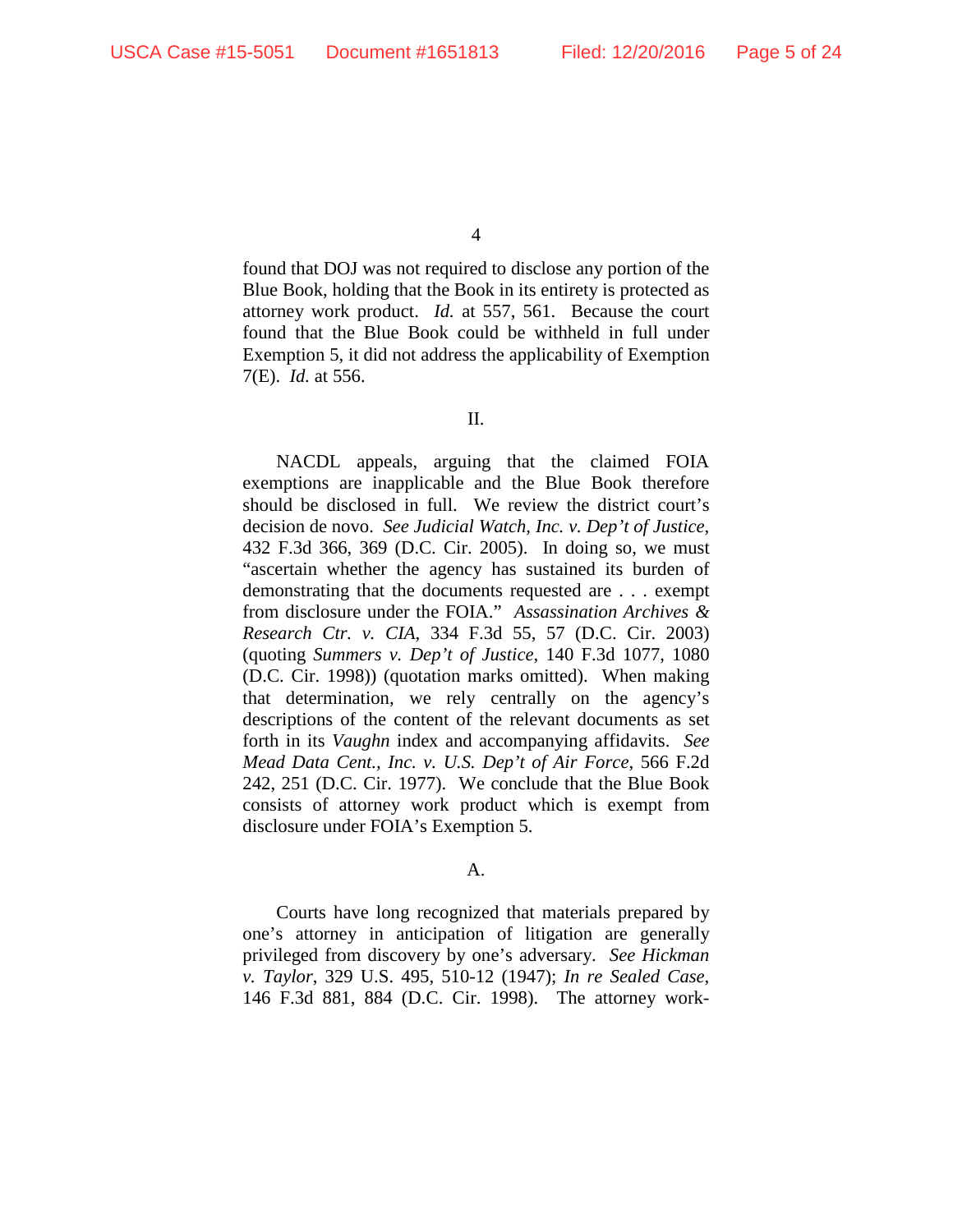product privilege applies in both civil and criminal cases. *See United States v. Nobles*, 422 U.S. 225, 236-38 (1975); Fed. R. Civ. P. 26(b)(3); Fed. R. Crim. P. 16(a)(2), 16(b)(2)(A).

The privilege aims primarily to protect "the integrity of the adversary trial process itself." *Jordan v. Dep't of Justice*, 591 F.2d 753, 775 (D.C. Cir. 1978) (en banc). It does so by "provid[ing] a working attorney with a 'zone of privacy' within which to think, plan, weigh facts and evidence, candidly evaluate a client's case, and prepare legal theories." *Coastal States*, 617 F.2d at 864. Without the privilege, "much of what is now put down in writing would remain unwritten" because "[a]n attorney's thoughts, heretofore inviolate, would not be his own." *Hickman*, 329 U.S. at 511. Protecting attorney work product from disclosure prevents attorneys from litigating "on wits borrowed from the adversary." *Id.* at 516 (Jackson, J., concurring).

"Congress had the attorney's work-product privilege specifically in mind when it adopted Exemption 5" to the FOIA. *Sears*, 421 U.S. at 154. Not every document created by a government lawyer, however, qualifies for the privilege (and thus, the exemption). "[I]f an agency were entitled to withhold any document prepared by any person in the Government with a law degree simply because litigation might someday occur, the policies of the FOIA would be largely defeated." *Coastal States*, 617 F.2d at 865. To avoid that result, we have long required a case-specific determination that a particular document in fact was prepared in anticipation of litigation before applying the privilege to government records. *See, e.g.*, *Senate of Puerto Rico v. U.S. Dep't of Justice*, 823 F.2d 574, 586-87 (D.C. Cir. 1987).

In ascertaining whether a document was prepared in anticipation of litigation, we have applied a "'because of' test,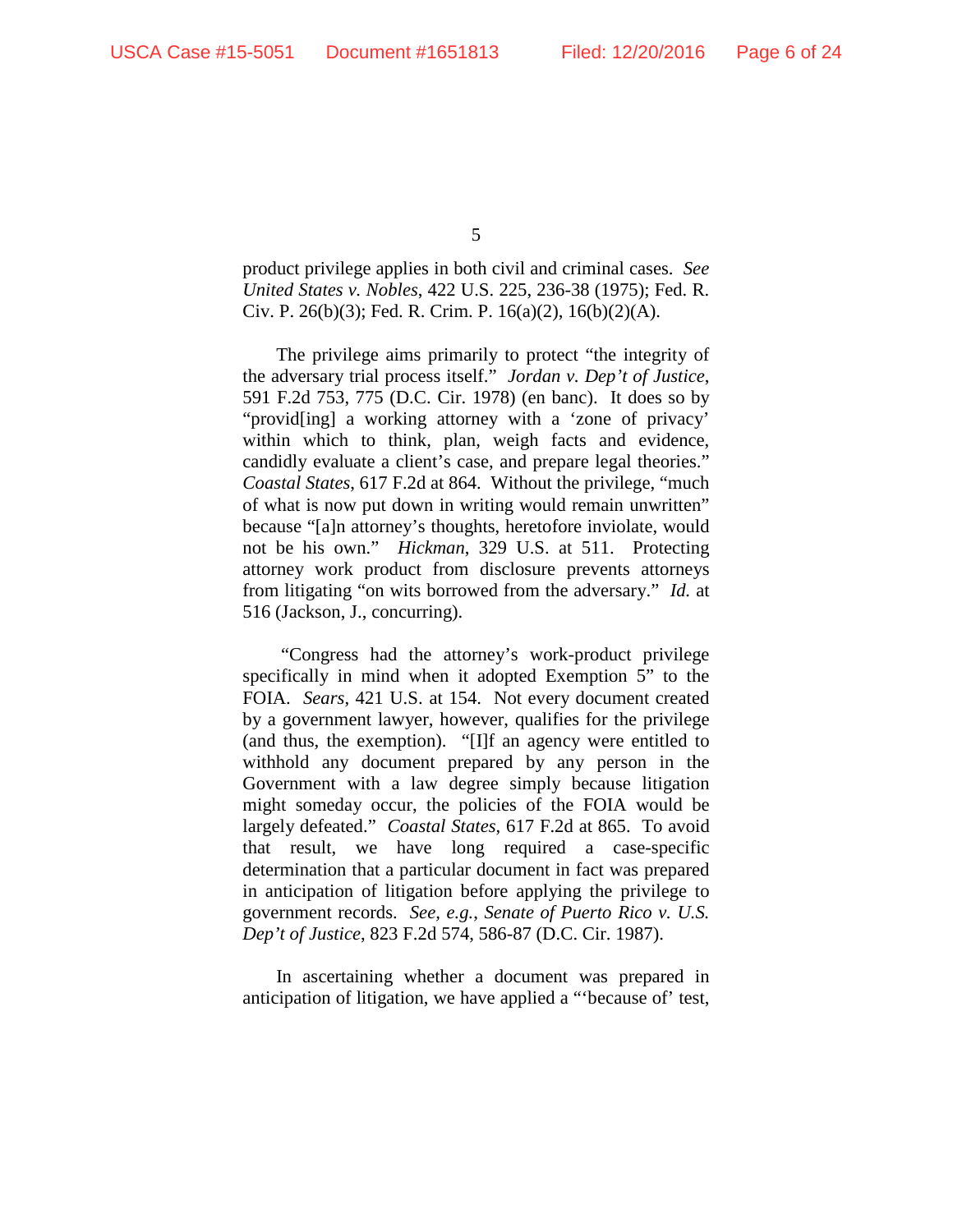asking whether, in light of the nature of the document and the factual situation in the particular case, the document can fairly be said to have been prepared or obtained because of the prospect of litigation." *United States v. Deloitte LLP*, 610 F.3d 129, 137 (D.C. Cir. 2010) (quoting *Sealed Case*, 146 F.3d at 884). For that standard to be met, the attorney who created the document must have "had a subjective belief that litigation was a real possibility," and that subjective belief must have been "objectively reasonable." *Sealed Case*, 146 F.3d at 884.

B.

We find those standards satisfied with regard to the Blue Book. DOJ explains that "[t]he Blue Book was designed to provide advice regarding the law and practice of federal prosecutors' discovery disclosure obligations and to serve as a litigation manual to be used by all DOJ prosecutors and paralegals" in their cases. Goldsmith First Decl. ¶ 5 (J.A. 93). As a result, DOJ says, the Blue Book was "created in anticipation of reasonably foreseeable litigation," namely, federal criminal prosecutions. Gerson Decl. ¶ 17 (J.A. 84); *see id.* ¶ 20 (J.A. 85). We agree.

The Blue Book "describ[es] the nature and scope of [federal prosecutors'] discovery obligations under applicable constitutional provisions, caselaw, and the Federal Rules of Criminal Procedure." Gerson Decl. ¶ 20 (J.A. 85). It consists of "nine chapters, written by DOJ prosecutors with expertise in a wide range of discovery-related topics," addressing subjects including: Federal Rule of Criminal Procedure 16, regarding discovery; the government's obligations to disclose exculpatory information under *Brady v. Maryland*, 373 U.S. 83 (1963) and *Giglio v. United States*, 405 U.S. 150 (1972); disclosure duties arising from the Jencks Act, 18 U.S.C.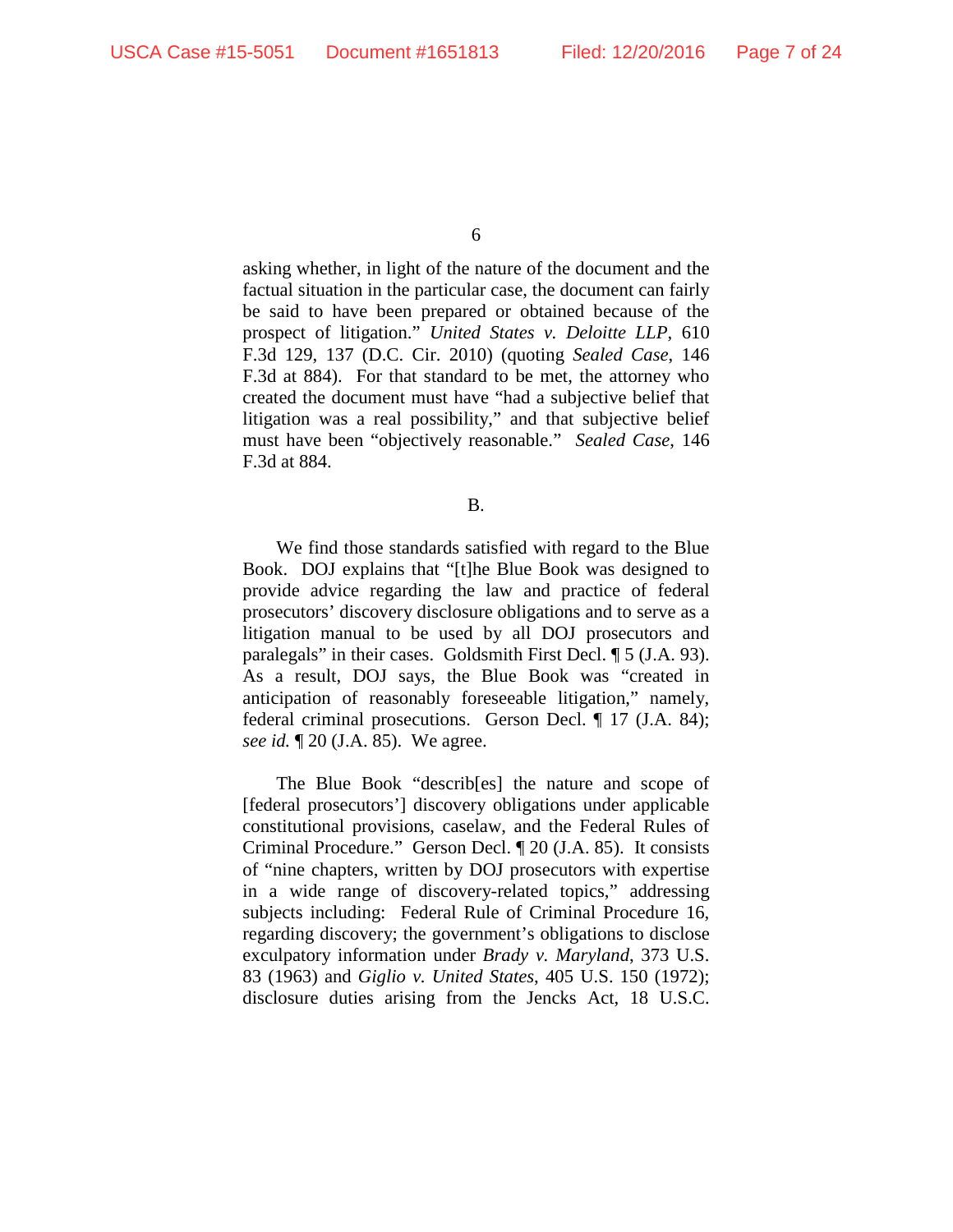§ 3500; items protected from disclosure; and the use of protective orders and *ex parte* and *in camera* submissions in discovery. Goldsmith First Decl. ¶ 5 (J.A. 93).

According to DOJ, the Blue Book is not a "neutral analysis of the law" but rather "contain[s] confidential legal analysis and strategies to support the Government's investigations and prosecutions." Gerson Decl. ¶ 21 (J.A. 86). In contrast with publicly-available documents such as the United States Attorneys' Manual, which set out statements of agency policy, the Blue Book is an internal manual containing litigation strategies. Goldsmith Second Decl. ¶ 7 (J.A. 103). It gives "practical 'how-to' advice," Goldsmith First Decl. ¶ 5 (J.A. 94), to federal prosecutors about "how to handle different scenarios and problems," Gerson Decl. ¶ 20 (J.A. 85). It discusses "the types of challenges [prosecutors] may encounter in the course of prosecutions and potential responses and approaches." Goldsmith Second Decl. ¶ 8 (J.A. 103); *accord* Goldsmith First Decl. ¶ 14 (J.A. 99). The Book "contemplates facts that may arise in judicial proceedings" and evaluates "how a court would likely consider those facts." Goldsmith First Decl. ¶ 6 (J.A. 94).

DOJ thus argues that disclosing the Blue Book would "essentially provide a road map to the strategies federal prosecutors employ in criminal cases." *Id.* It contends that disclosure would afford anyone who wanted to read the Blue Book (including opposing counsel) "unprecedented insight into the thought processes of federal prosecutors." *Id.* ¶ 12 (J.A. 98). Disclosure thus would "undermine the criminal trial process by revealing the internal legal decision-making, strategies, procedures, and opinions critical to the Department's handling of federal prosecutions." *Id.* ¶ 13 (J.A. 98). In addition, it would "severely hamper the adversarial process[,] as DOJ attorneys would no longer feel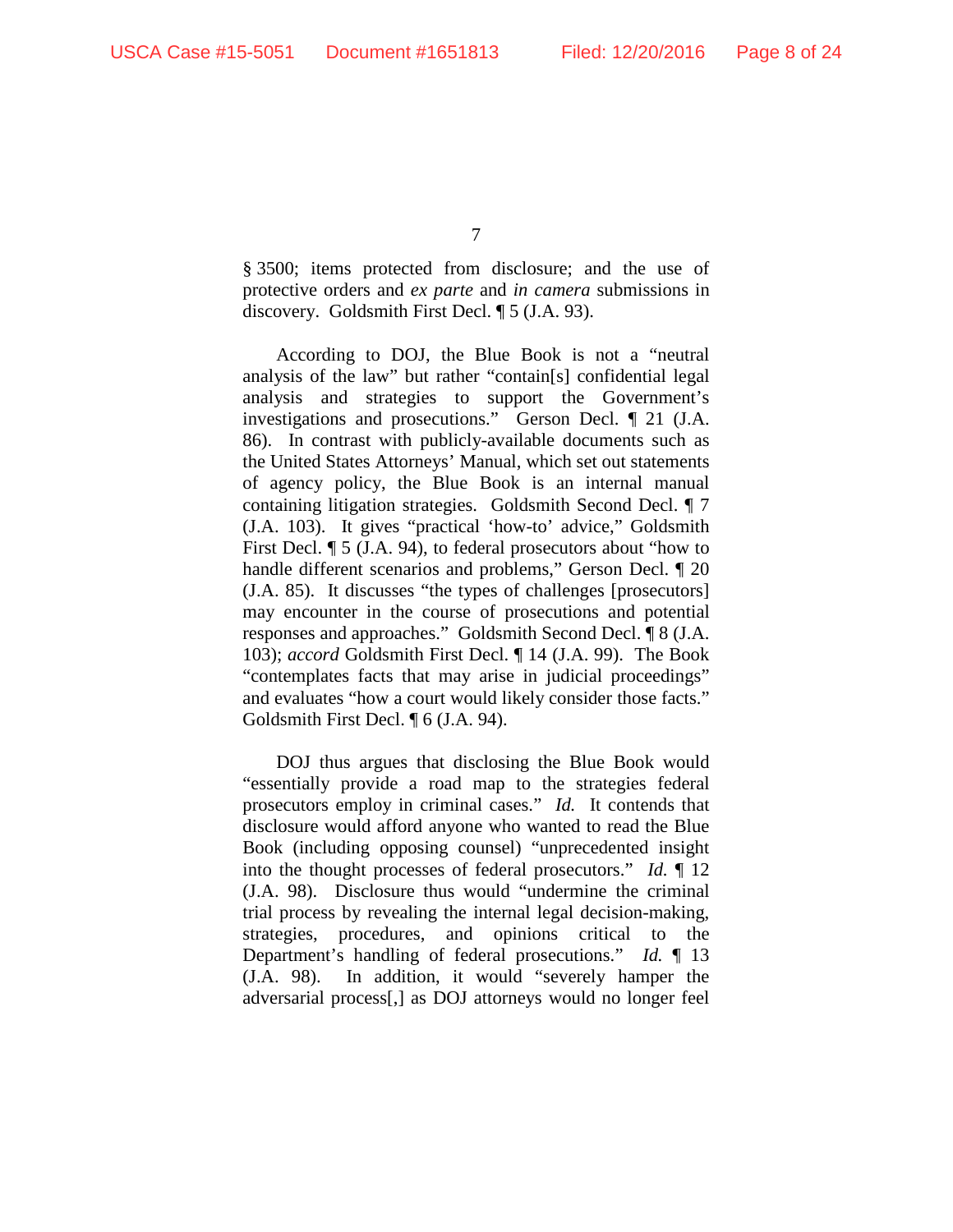free to memorialize critical thoughts on litigation strategies for fear that the information might be disclosed to their adversaries to the detriment [of] the government's current and future litigating positions." *Id.*

Taking into account the nature, content, and function of the Blue Book as described in DOJ's affidavits, we believe it "can fairly be said to have been prepared . . . because of the prospect of litigation." *Deloitte*, 610 F.3d at 137 (quoting *Sealed Case*, 146 F.3d at 884). Our *in camera* review of the Blue Book confirms that the affidavits accurately describe the Book and its contents. The Book therefore consists of protected attorney work product.

## C.

NACDL does not dispute that the Blue Book was prepared for use in litigation. It claims that the Blue Book nonetheless falls outside the work-product privilege for three reasons: (i) the Blue Book was not prepared in anticipation of litigating a specific claim or case; (ii) the Blue Book principally serves a non-adversarial function; and (iii) the Blue Book's content resembles that of a neutral treatise. We find each of those arguments unpersuasive.

1.

NACDL's principal contention is that the Blue Book cannot qualify for the work-product privilege because, even if it was created in contemplation of litigation generally, it was not prepared in anticipation of litigating a specific claim or case. NACDL reads our decisions to establish a specificclaim requirement for government documents to qualify for work-product protection, at least in the context of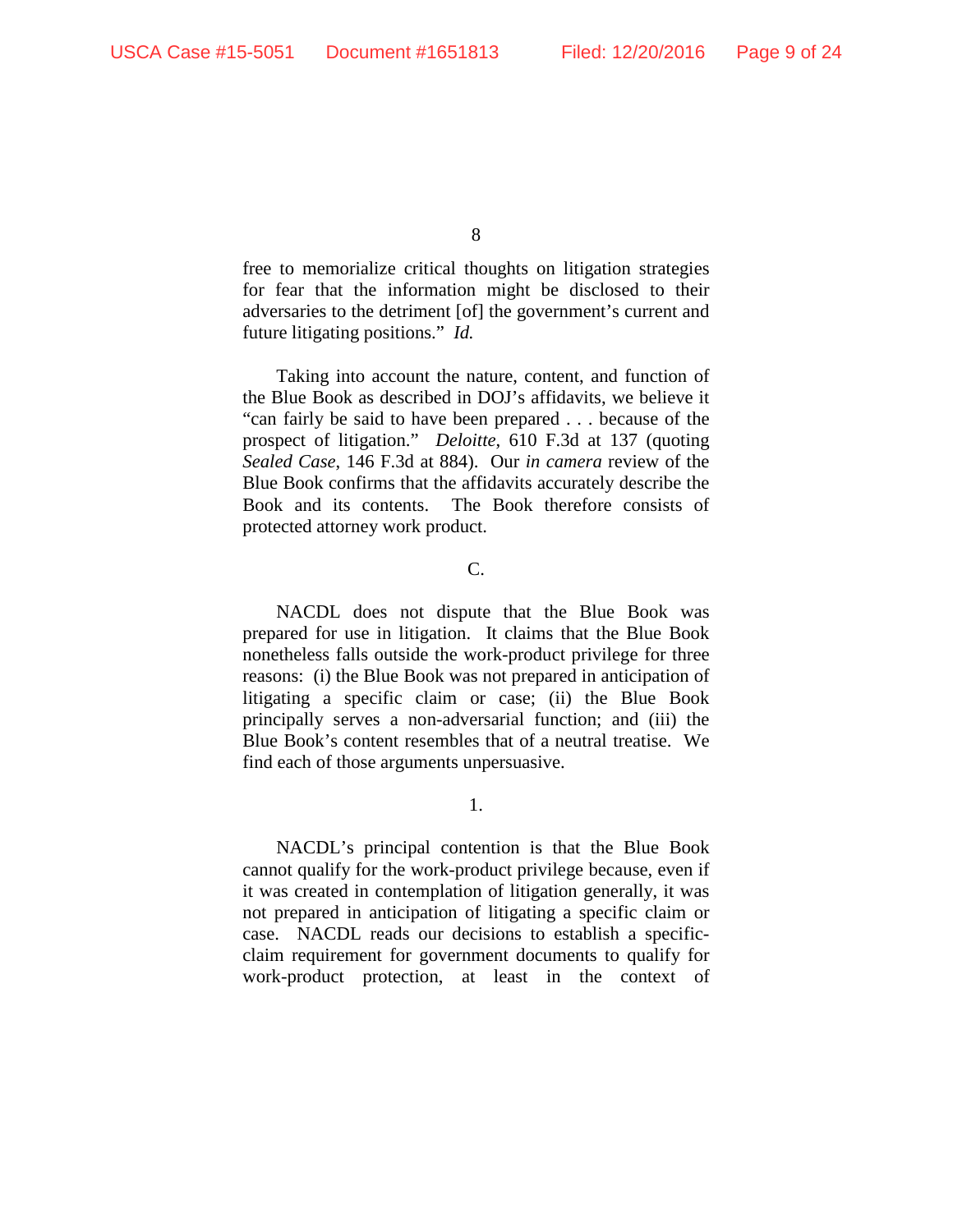government-initiated litigation such as criminal prosecutions. NACDL misunderstands our decisions.

As an initial matter, we have long held that there is no general, overarching requirement that a governmental document can fall within the work-product privilege only if prepared in anticipation of litigating a specific claim. *See Sealed Case*, 146 F.3d at 885; *Schiller v. NLRB*, 964 F.2d 1205, 1208 (D.C. Cir. 1992); *Delaney, Migdail & Young, Chartered v. IRS*, 826 F.2d 124, 126-28 (D.C. Cir. 1987). In *Schiller*, for instance, we held that the privilege covered NLRB documents providing direction and advice to agency lawyers on the litigation of cases under the Equal Access to Justice Act. 964 F.2d at 1208. We specifically rejected the contention "that the work-product doctrine requires that the documents be created in anticipation of litigation over a specific claim." *Id.* "Exemption 5 extends to documents prepared in anticipation of foreseeable litigation," we explained, "even if no specific claim is contemplated." *Id.*  (citing *Delaney*, 826 F.2d at 127).

That is not to say that anticipation (or non-anticipation) of a specific claim can never have any relevance when assessing the applicability of the work-product privilege. The contemplation of specific claims can help differentiate situations in which lawyers have litigation adequately in mind from those in which lawyers are not (yet) sufficiently anticipating litigation.

Our decision in *Coastal States Gas Corporation v. Department of Energy*, 617 F.2d 854, is illustrative. *Coastal States* involved memoranda drafted by Department of Energy lawyers to assist Department auditors in interpreting agency regulations. The auditors used the memoranda when auditing firms for compliance with agency regulations. Those audits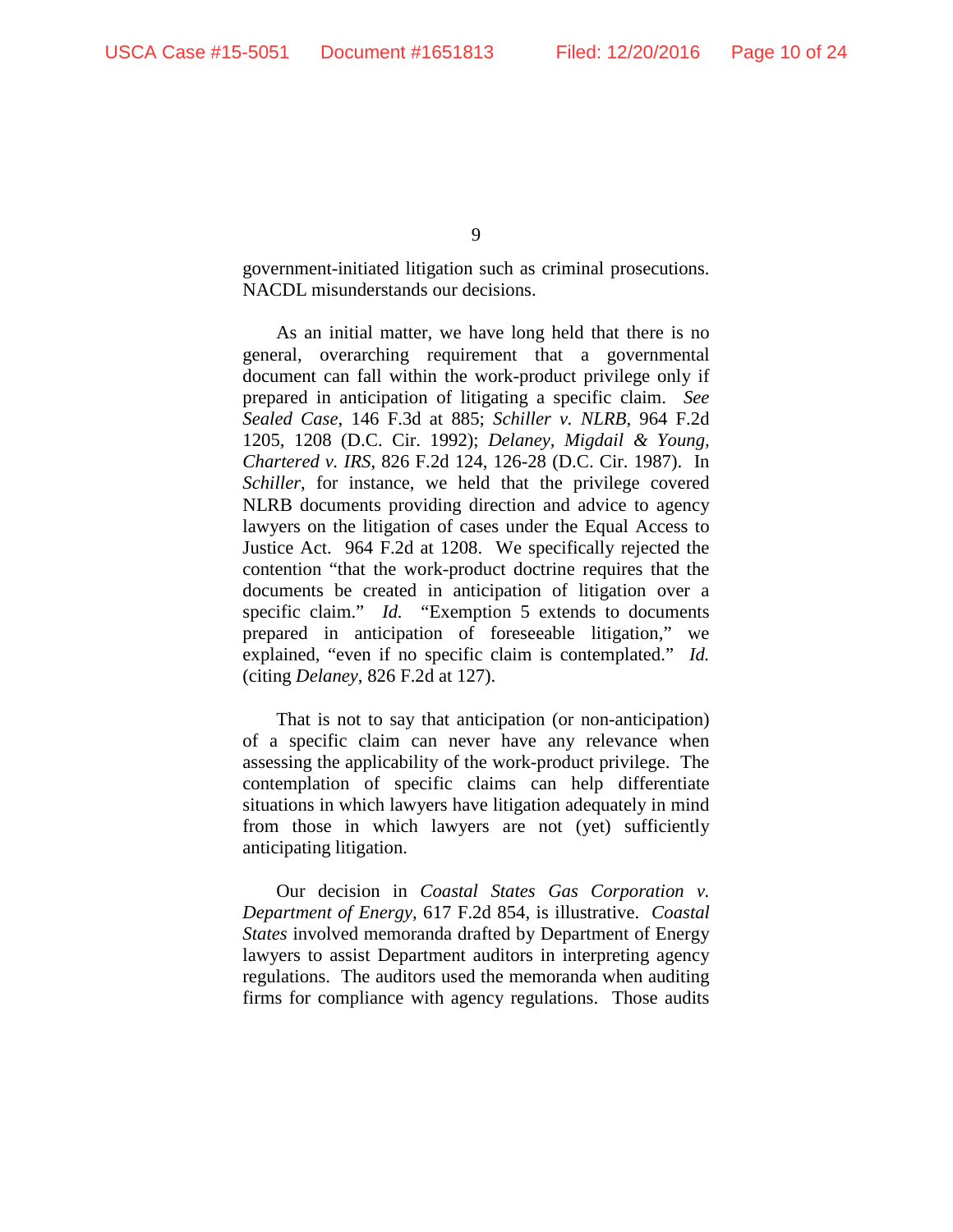were not considered "investigations," because, "at that point, no charge had been made nor was a violation necessarily suspected." *Id.* at 858. But if an auditor subsequently determined that a firm had committed a violation, the audit could turn into a more targeted investigation and, in some cases, give rise to litigation. *See id.* at 858-60.

We denied application of the work-product privilege to the memoranda in *Coastal States*, finding "no indication . . . that there was even the dimmest expectation of litigation when the[] documents were drafted." *Id.* at 865. We said that "[t]o argue that every audit is potentially the subject of litigation is to go too far." *Id.* The Department thus had "failed to carry its burden of establishing that litigation was fairly foreseeable at the time the memoranda were prepared." *Id.* We distinguished the memoranda from documents "prepared with a specific claim supported by concrete facts which would likely lead to litigation in mind." *Id.* Accordingly, in a later case involving documents prepared "in the course of an investigation" that "had reached the stage . . . at which [the agency] was comparing the accumulated facts to the caselaw and evaluating" specific legal theories to pursue, we held that litigation was "sufficiently 'in mind' for [the] document[s] to qualify as attorney work product." *SafeCard Servs. Inc. v. SEC,* 926 F.2d 1197, 1203 (D.C. Cir. 1991).

In both *Coastal States* and *SafeCard*, we used language suggesting that, for the documents in question to be prepared with an enforcement action sufficiently on the horizon to implicate the work-product privilege, the agency's investigation must have advanced to the point that the documents' authors contemplated bringing "a specific claim supported by concrete facts." *SafeCard*, 926 F.2d at 1202 (quoting *Coastal States*, 617 F.2d at 865). In neither case, however, did we establish any across-the-board specific-claim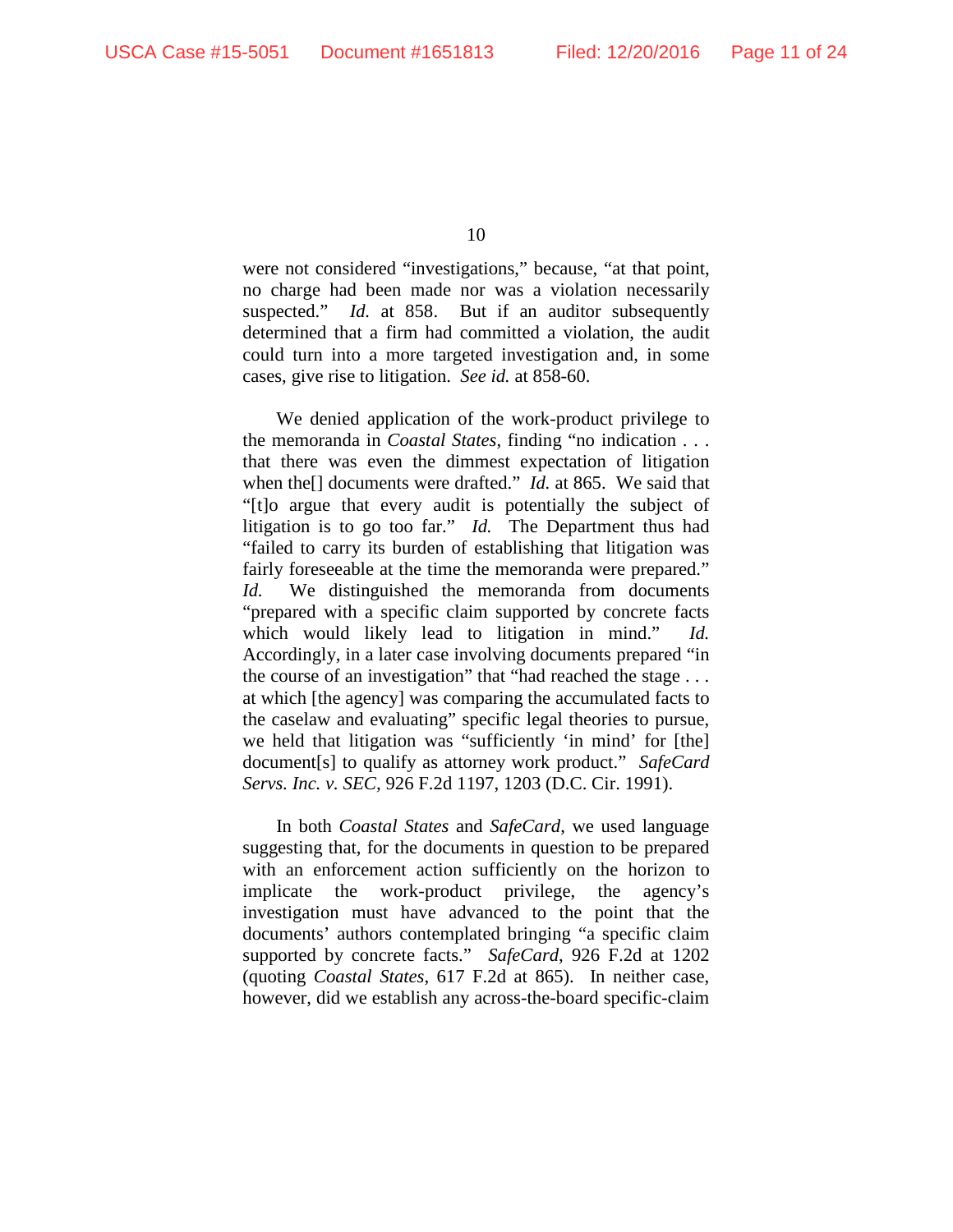prerequisite for application of the privilege. Indeed, as noted, we later specifically disavowed any such specific-claim requirement in *Schiller*, 964 F.2d at 1208.

Rather, the point of the specific-claim inquiry in *Coastal States* and *SafeCard* was to differentiate between audits as to which enforcement litigation might well never take place, *Coastal States*, 617 F.2d at 865, and active investigations with an enforcement action foreseeably at hand, *SafeCard*, 926 F.2d at 1202-03. In those cases, looking at whether agency attorneys were contemplating a specific claim proved useful in assessing the likelihood that litigation would ever come to pass. At an early stage, such as a neutral compliance audit with no specific claim (or even any violation) in mind, there is insufficient reason to anticipate litigation. But for documents created at a later stage in which the agency contemplates bringing a specific action, disclosure might reveal the government's "legal theories," "weigh[ing of] facts and evidence," or "candid[] evaluat[ion]" of a case. *See Coastal States*, 617 F.2d at 864.

We face a very different situation here. A specific-claim requirement would make little sense in the context of the Blue Book. Unlike the audit documents at issue in *Coastal States*—which might well never be used (or be of use) in litigation—the Blue Book is *entirely* about the conduct of litigation. It is aimed directly for use in (and will inevitably be used in) litigating cases. Its disclosure therefore risks revealing DOJ's litigation strategies and legal theories regardless of whether it was prepared with a specific claim in mind. It was prepared with the litigation of *all* charges and *all* cases in mind. The presence or absence of a specific claim or transaction might be a helpful consideration in the context of an agency compliance inquiry with no enforcement action or litigation necessarily on the horizon. But it is an unhelpful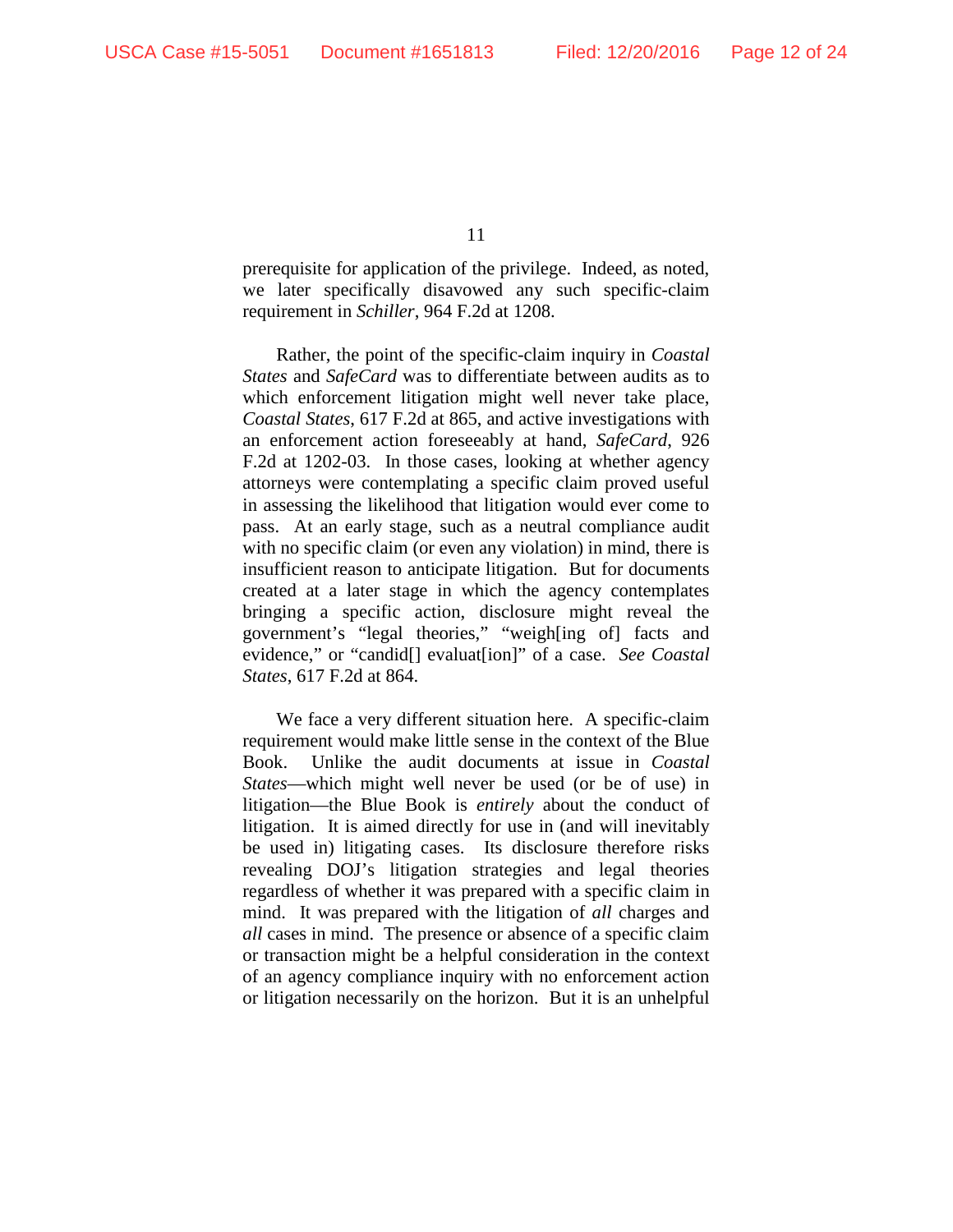consideration here given that the Blue Book undoubtedly was created in anticipation of—and for use in—foreseeable litigation, i.e., federal criminal prosecutions.

NACDL relies heavily on our decision in *Sealed Case*, 146 F.3d 881. There, we considered the applicability of the work-product privilege to a lawyer's notes and other documents prepared in anticipation of a possible action brought against the lawyer's client. We found the documents were covered by the privilege even though no specific claim against the client had yet emerged. *See id.* at 885-86. In discussing the significance of the fact that no specific claim had arisen by the time of the documents' creation, we drew a distinction between two types of cases. First, we pointed to *Coastal States* and *SafeCard* in observing that, in prior cases in which "the documents at issue had been prepared by government lawyers in connection with active investigations of potential wrongdoing," we had required anticipation of a specific claim in order to invoke the work-product privilege. *Id.* at 885. By contrast, in cases like *Schiller*, in which lawyers acted "not as prosecutors or investigators of suspected wrongdoers, but as legal advisors protecting their agency clients from the possibility of future litigation," we rejected the need for a specific claim to implicate the privilege. *Id.* at 885-86. The facts in *Sealed Case* fell into the latter category.

This case, according to NACDL, fits within the former category because it involves lawyers acting "as prosecutors." While that may be so, *Sealed Case* did not hold that, in *any* case involving documents prepared by or for prosecutors, the work-product privilege could apply only if the documents had been created in anticipation of a specific claim. Instead, because *Sealed Case* did not involve documents created by prosecutors, we expressly declined to address whether "the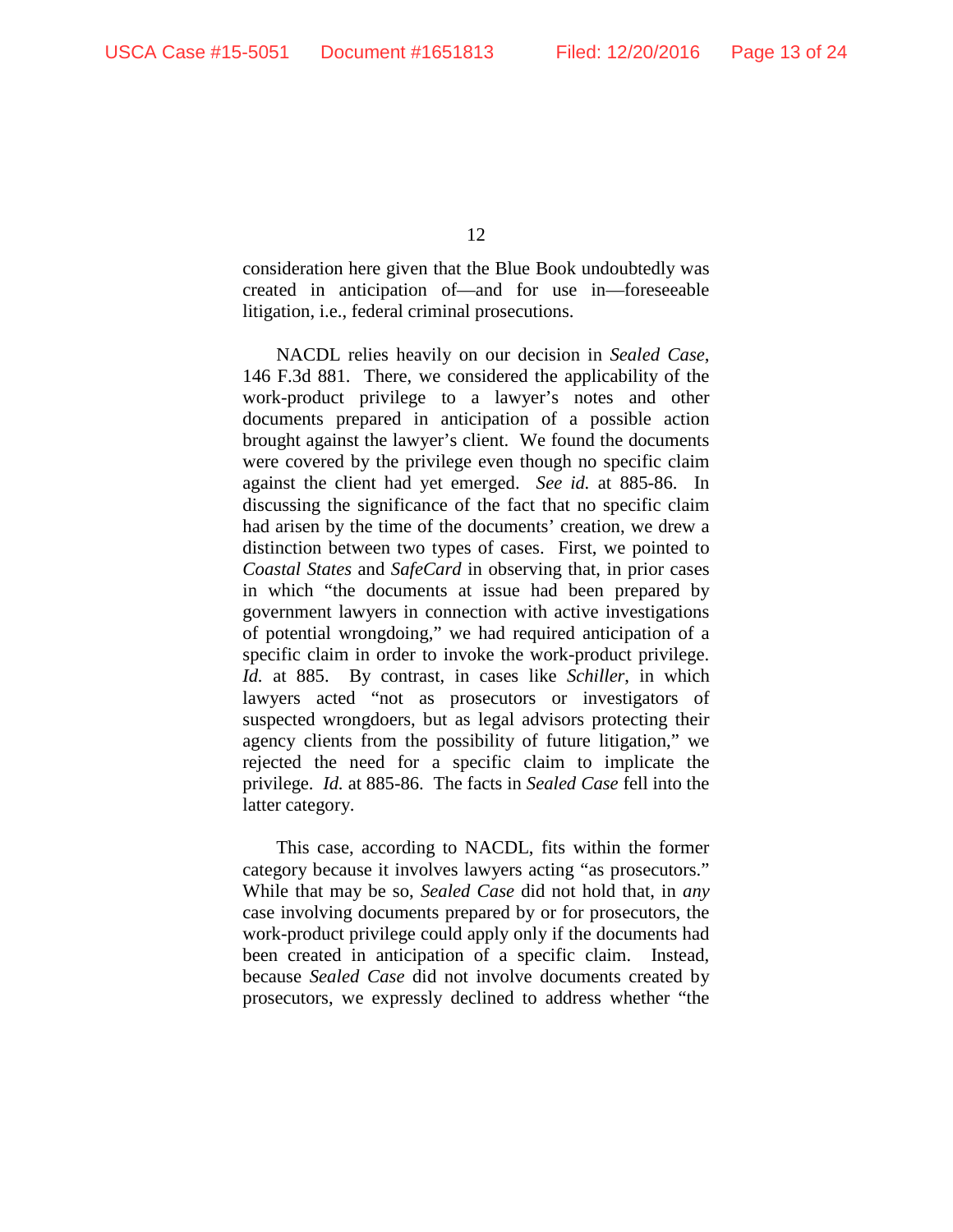*Coastal States/SafeCard* specific claim test has any continued vitality when government lawyers act as prosecutors or investigators of suspected wrongdoers." *Id.* at 885. And as we have explained, the existence (or non-existence) of a specific claim proved salient in those cases as a means of identifying whether documents had been prepared at a time when litigation was sufficiently in mind—i.e., whether "litigation was a real possibility." *Id.* at 884. But in the case of a document like the Blue Book, prepared entirely for use in wholly foreseeable (even inevitable) litigation, there is no need to apply any specific-claim test to conclude that litigation is sufficiently likely to warrant application of the work-product privilege.

2.

NACDL next argues that the Blue Book falls outside the work-product privilege because it aims to advance a nonadversarial function—namely, education and training of prosecutors. NACDL advocates drawing a line between (unprivileged) documents that convey agency policy and (potentially privileged) documents that help the agency prevail in court. Whatever the validity of such a line, it would not advance NACDL's cause because the Blue Book was designed to help federal prosecutors prevail in court on behalf of the government.

We have long recognized that the applicability of the work-product privilege can turn in significant measure on a document's function. *See Delaney*, 826 F.2d at 127 (citing *Coastal States*, 617 F.2d at 858). And we agree with NACDL that materials serving no cognizable adversarial function, such as policy manuals, generally would not constitute work product. *See Coastal States*, 617 F.2d at 863. The Blue Book, however, *does* serve an adversarial function.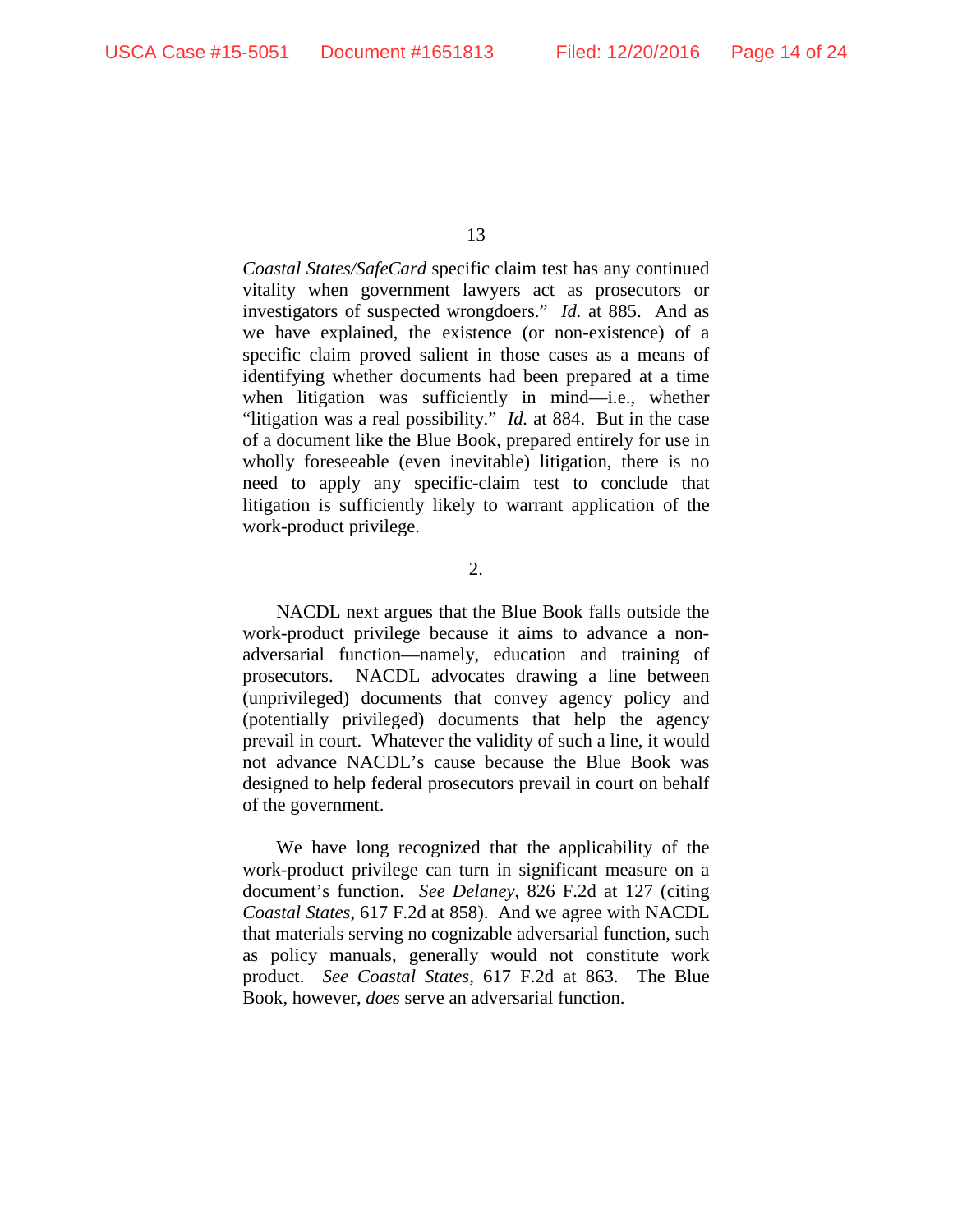The Book does not merely pertain to the subject of litigation in the abstract. Instead it addresses how attorneys on one side of an adversarial dispute—federal prosecutors should conduct litigation. It describes how to respond to the other side's arguments, which cases to cite, and what material to turn over and when to do so, among numerous other practical and strategic considerations. The Blue Book, for instance, "describes the types of claims defense counsel have raised and could raise regarding different discovery issues, or the tactics they could employ in litigation . . . and the arguments prosecutors can make to respond to these claims." Gerson Decl. ¶ 21 (J.A. 85).

In any event, insofar as the Blue Book might also serve non-adversarial functions, "a document can contain protected work-product material even though it serves multiple purposes, so long as the protected material was prepared because of the prospect of litigation." *Deloitte*, 610 F.3d at 138. As a result, "material generated in anticipation of litigation may also be used for ordinary business purposes without losing its protected status." *Id.* In that light, any educational or training function the Blue Book might serve would not negate the document's adversarial use in (and its preparation in anticipation of) litigation. The Blue Book therefore qualifies for the work-product privilege.

3.

NACDL also argues that a neutral recitation of legal rules or case law in the manner of a treatise, as opposed to a description of a lawyer's litigation strategy or theory of the case, fails to qualify as attorney work product. That distinction is of no assistance to NACDL because the latter category more fairly describes the Blue Book than does the former.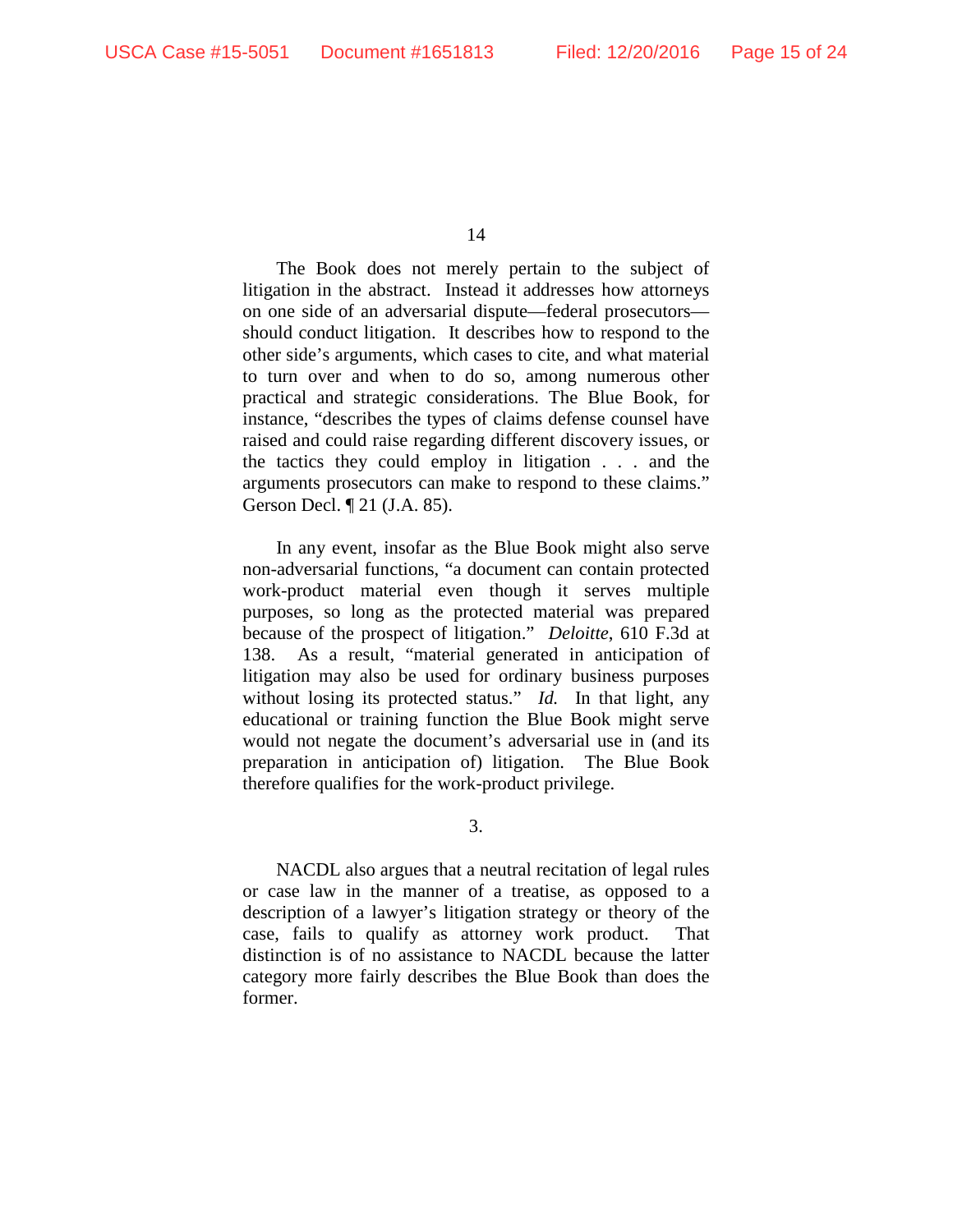In *Schiller*, we found the work-product privilege applicable to "lawyer-prepared documents containing tips and advice for litigating cases under the Equal Access to Justice Act." *Sealed Case*, 146 F.3d at 885 (describing *Schiller*). Much like the documents at issue in *Schiller*, the Blue Book contains case-handling tips and tactical advice for litigating discovery matters in criminal prosecutions: "in addition to legal analysis," the Blue Book includes "a comprehensive set of strategic considerations, procedures, and practical advice for conducting criminal prosecutions," much of which is "interspersed within the legal analysis." Goldsmith First Decl. ¶ 9 (J.A. 96).

As a result, unlike "neutral" accounts of government policy like the United States Attorneys' Manual, the Blue Book imparts litigation strategy to government lawyers: it conveys "advice on criminal discovery practices, potential strategic and logistical concerns, interpretations of law and risk assessments in light of relevant legal authority, . . . practice notes, techniques, procedures, and legal strategies that in-the-field prosecutors may and do employ during the course of criminal proceedings." *Id.* ¶ 6 (J.A. 94). As with the tips and advice in *Schiller*, the Blue Book thus consists of exactly the "sort of information—prepared in anticipation of litigation—[which] falls within the attorney work-product privilege and, therefore, within [E]xemption 5." *Schiller*, 964 F.2d at 1208.

To be sure, the Blue Book contains certain information such as "compilations of cases," Gerson Decl.  $\parallel$  21 (J.A. 85)—that may come with a seeming air of neutrality if considered in strict isolation. But disclosure of the publiclyavailable information a lawyer has decided to include in a litigation guide—such as citations of (or specific quotations from) particular judicial decisions and other legal sources—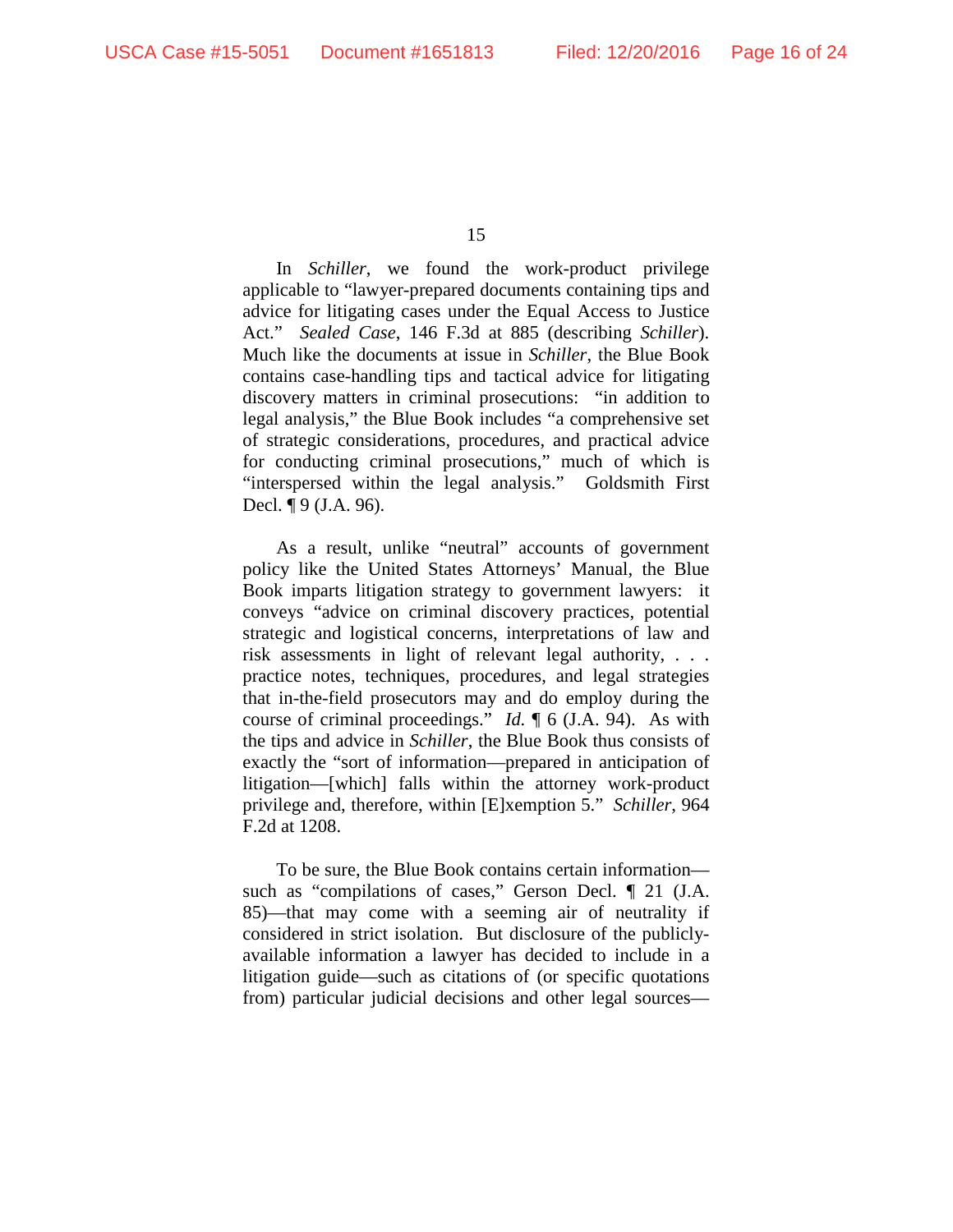would tend to reveal the lawyer's thoughts about which authorities are important and for which purposes. The Blue Book, for instance, does not include lists of cases in a vacuum. It instead "offers compilations of cases that prosecutors can use to support different arguments" in litigation as well as "[c]ases illustrating potential pitfalls that prosecutors should avoid" when conducting discovery. *Id.* (J.A. 85-86). That sort of information squarely implicates the work-product privilege.

#### III.

Finally, NACDL argues that, even if certain portions of the Blue Book qualify as work product and thus are exempt from disclosure, DOJ must disclose any non-exempt portions. NACDL relies on the FOIA's direction to agencies to disclose any non-exempt "portion" of a record containing exempt material if the non-exempt parts are "reasonably segregable." 5 U.S.C. § 552(b). And as we have long held, "[t]he focus of the FOIA is information, not documents, and an agency cannot justify withholding an entire document simply by showing that it contains some exempt material." *Mead Data*, 566 F.2d at 260.

As the district court noted, however, an agency need not segregate and disclose non-exempt material if a record is "fully protected" as work product. *Nat'l Ass'n of Criminal Def. Lawyers*, 75 F. Supp. 3d at 557 (quoting *Judicial Watch,* 432 F.3d at 371). In such cases, because the entire record is exempt from disclosure, there are no non-exempt portions left to segregate. The district court found that the Blue Book is fully protected as work product and thus did not undertake a separate segregability analysis. *Id.* at 561.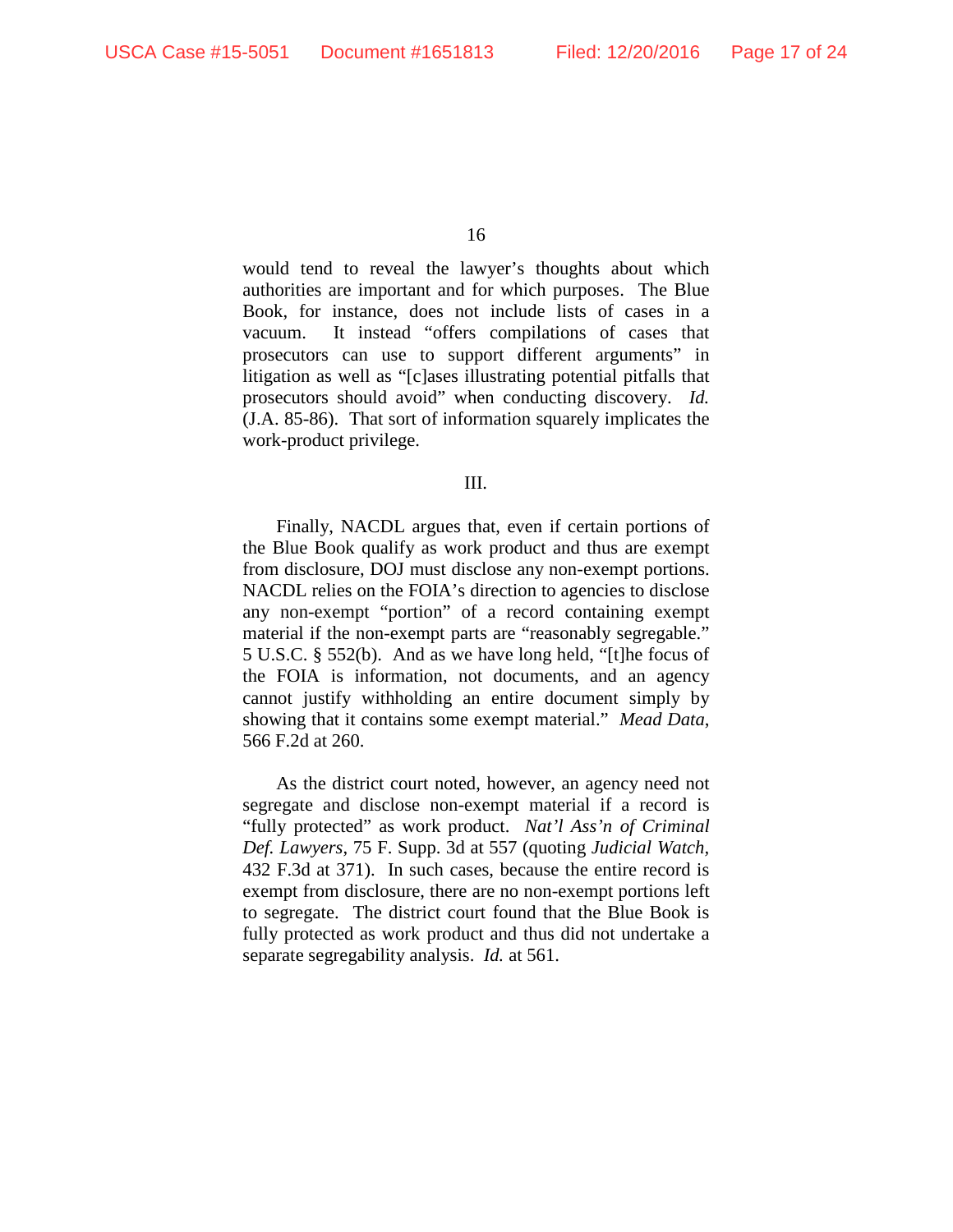In cases involving voluminous or lengthy work-product records—the Blue Book is more than 500 pages in length we think it generally preferable for courts to make at least a preliminary assessment of the feasibility of segregating nonexempt material. When reviewing such records *in camera*, courts may look at "what proportion of the information in a document [appears to be] non-exempt and how that material is dispersed throughout the document." *Mead Data*, 566 F.2d at 261. Material is more likely to be reasonably segregable in longer documents with "logically divisible sections." *See id.* at 261 n.54. In such cases, courts presumably would examine each section to determine if it might be amenable to segregation and disclosure. Such a determination also may be possible on the basis of the agency's *Vaughn* index and affidavits, if those materials suggest that a lengthy workproduct record likely contains segregable material.

We recognize that "FOIA places the burden of justifying nondisclosure on the agency seeking to withhold information, and this burden cannot be shifted to the courts by sweeping, generalized claims of exemption for documents submitted for in camera inspection." *Id.* at 260. But when an agency has maintained all along that a record is "fully protected" as work product, its *Vaughn* index and affidavits may not address segregability. In such cases, it may be that portions of the record which otherwise appear to contain neutral information are encompassed within (and integrated with) protected work product and thus there is no portion that is "reasonably segregable." But there may also be cases in which a record containing some amount of work product also contains—or at least appears to contain—segregable, non-exempt material subject to disclosure. In that circumstance, a court presumably would require the agency to provide "a description of which parts of the withheld documents are non-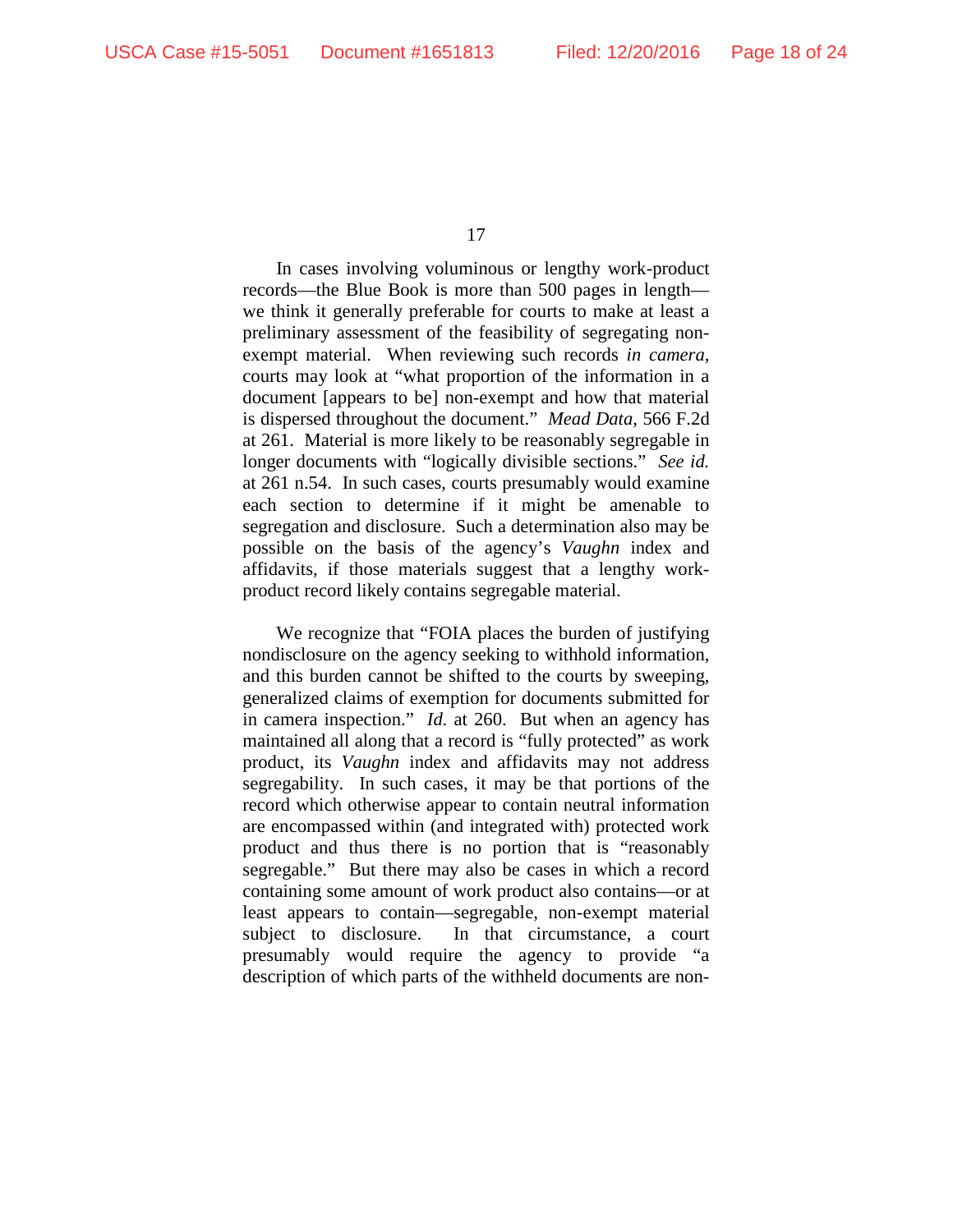exempt . . . and either disclose them or offer adequate justification for continuing to withhold them." *Id.*

In this case, the government acknowledges that it has already publicized its general policy statements about federal prosecutors' discovery obligations. In its response to the petition for rehearing filed after we issued our original (and hereby superseded) opinion in this case, the government emphasized that the Department of Justice "*has* made public the agency policy governing federal prosecutors' discovery obligation," and provided website links to pertinent sections of the United States Attorneys' Manual and three memoranda issued by the Deputy Attorney General addressing the topic. Gov't Resp. to Pet. for Reh'g 11-12. The government's submissions in this case also confirm that the Blue Book contains a discussion of those policy statements. *See* Gov't Br. 46, 61-62. One of the government's declarations, for instance, notes that Chapter 1 of the Blue Book is entitled, "Department of Justice Policy, Positions, and Guidance." Goldsmith Second Decl. ¶ 7 (J.A. 103).

In light of the government's submissions, we think it appropriate to assess whether the Blue Book contains nonexempt statements of policy that are reasonably segregable from the protected attorney work product and that therefore should be disclosed. Because the district court did not consider whether the Blue Book contains reasonably segregable statements of the government's discovery policy, we remand for that court to conduct that analysis in the first instance. Such an analysis, we have explained, does not call for parsing the Blue Book "line-by-line" or segregating material "dispersed throughout the document." *Mead Data*, 566 F.2d at 261. Instead, the emphasis is on segregation of non-exempt material found in "logically divisible sections." *Id.* at 261 n.54. If the district court concludes that the Blue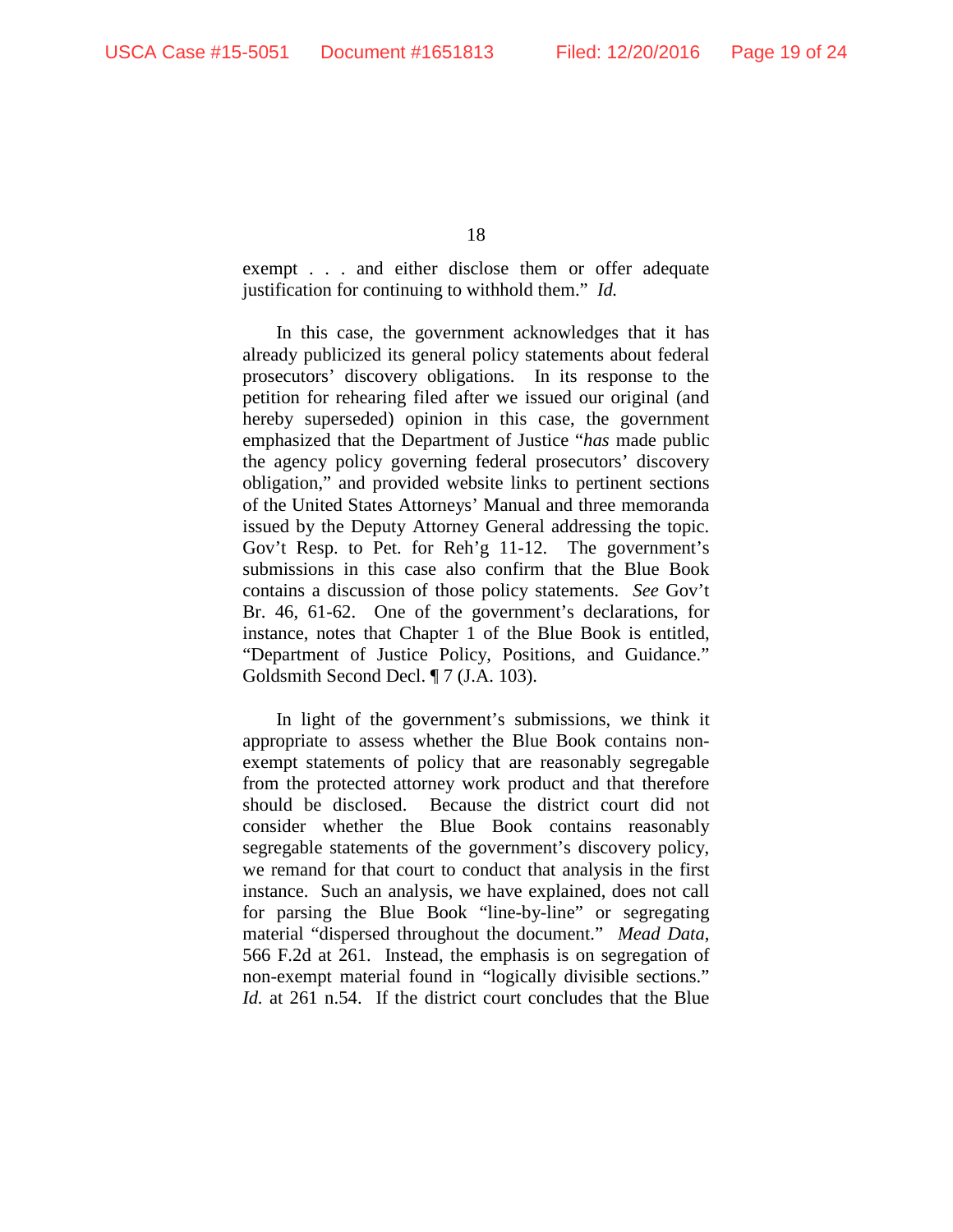Book contains non-exempt and reasonably segregable statements of the government's discovery policy, the court could then consider whether Exemption 7(E) of FOIA would protect any of that material from disclosure. The district court to this point has had no occasion to examine the government's argument that Exemption 7(E) shields the Blue Book from disclosure.

\* \* \* \* \*

For the foregoing reasons, we affirm the judgment of the district court in part and remand for an assessment of whether the Blue Book contains non-exempt and reasonably segregable statements of discovery policy.

*So ordered.*

<sup>19</sup>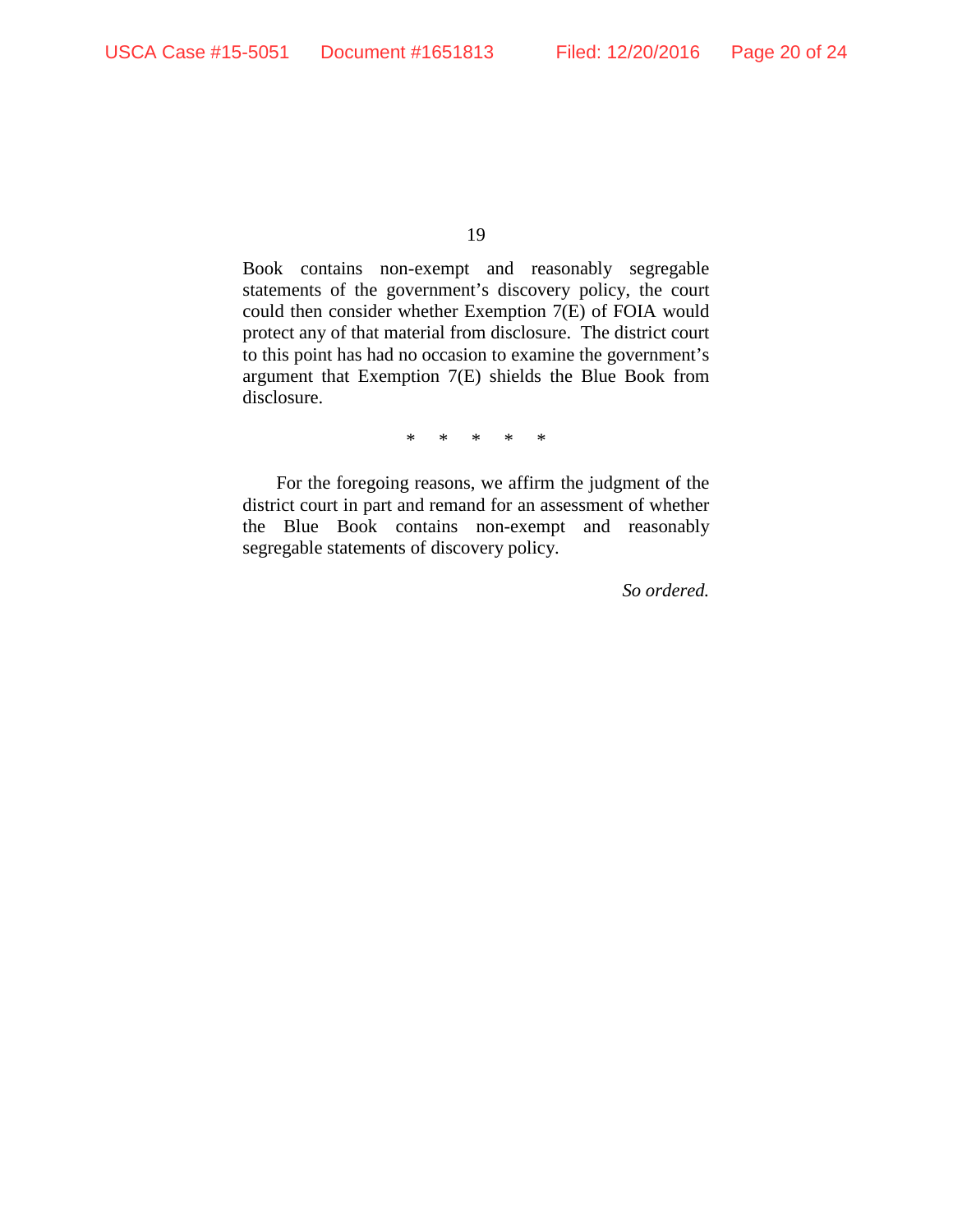SENTELLE, *Senior Circuit Judge*, with whom *Senior Circuit Judge* EDWARDS joins, concurring: I concur in the decision of the majority, not because I believe it to be the correct result, but because I am compelled to do so by precedent. Boiling the controversy down to its essence, the answer to one two-part question determines the result: Does the attorney work-product privilege protected by FOIA Exemption 5 protect only information prepared in anticipation of litigating a specific claim; and if not, does it extend far enough to encompass a text prepared for the education of attorneys who may in the future be generally involved in litigation? The majority, I believe correctly, opines that this circuit has answered that question in *Schiller v. NLRB*, 964 F.2d 1205 (D.C. Cir. 1992), and has further restated the answer in *In re Sealed Case*, 146 F.3d 881, 884 (D.C. Cir. 1998). In this case, we consider a manual prepared for internal use of the Department of Justice concerning the important legal area of criminal litigation discovery. The manual was prepared not for use in a specific piece of litigation, but for the whole universe of cases that might be encountered by the Department's criminal attorneys. Likewise, in *Schiller*, the relevant documents at issue in a FOIA proceeding were prepared to provide tips for the handling of questions that might come up in Equal Access to Justice Act litigation. 964 F.2d at 1208. In *Schiller*, as reiterated in *In re Sealed Case*, we held that the attorney work-product privilege adopted in Exemption 5 of the FOIA protected the disputed document. *Id.* at 1208-09. Although I think the normative and perhaps ethical implications of extending this protection to a prosecutorial manual are sufficient to give pause, I cannot see any legal difference between this case and *Schiller* which would permit us to reach a different result.

We are bound by the prior decisions of this circuit as much as those of the Supreme Court. *See, e.g.*, *Sierra Club v. Jackson*,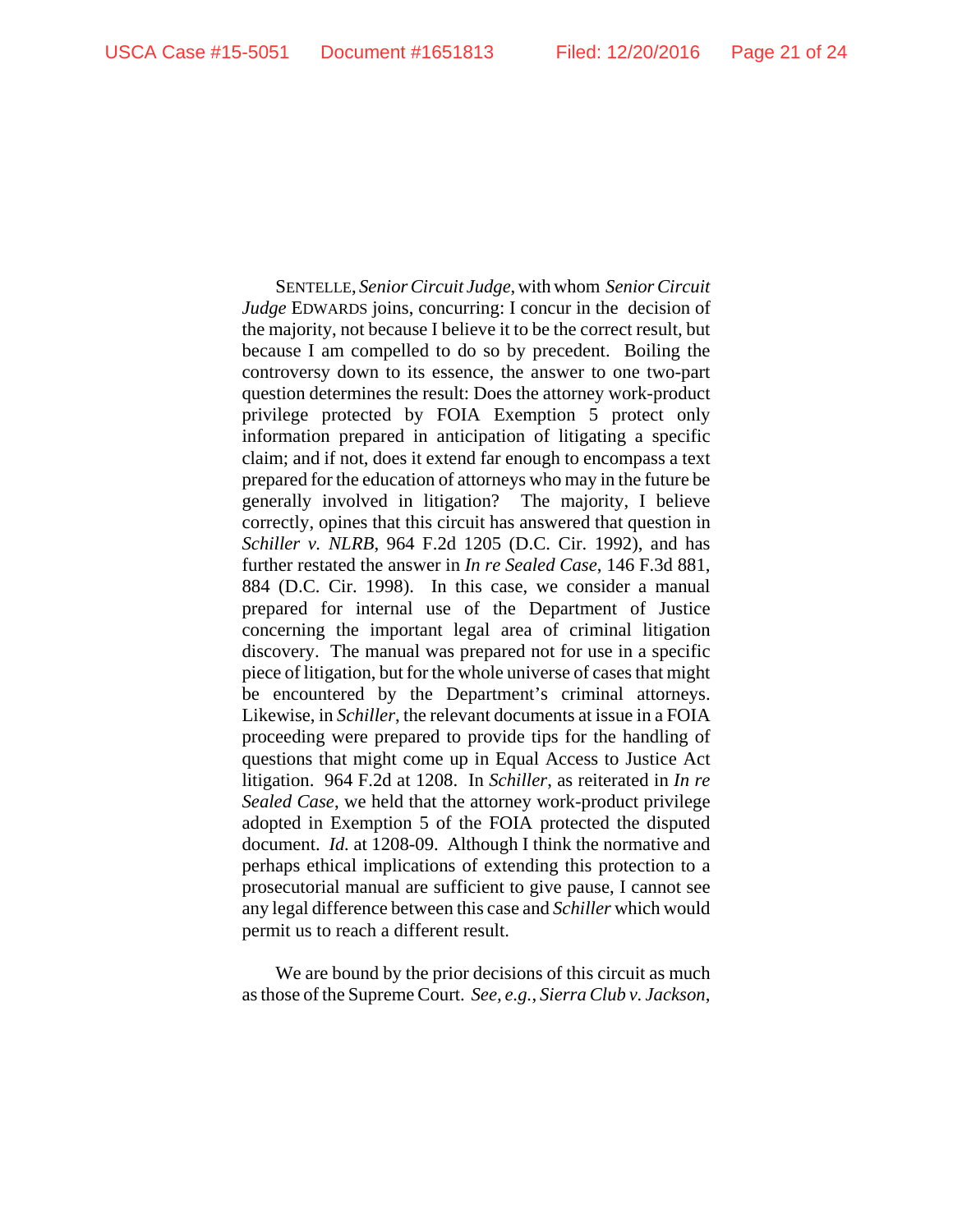648 F.3d 848, 854 (D.C. Cir. 2011) ("It is fixed law that 'this Court is bound to follow circuit precedent until it is overruled either by an *en banc* court or the Supreme Court.'" (quoting *Maxwell v. Snow*, 409 F.3d 354, 358 (D.C. Cir. 2005)). *Schiller*, as restated in *Sealed Case*, held that we found the work-product privilege applicable to "lawyer-prepared documents containing tips and advice for litigating cases under the Equal Access to Justice Act." *Sealed Case*, 146 F.3d at 885 (analyzing and restating *Schiller*). Unless and until the Supreme Court or an en banc decision by this court overrules or modifies *Schiller*, we must enter decisions consistent with that holding. I hope to see the day when such a reversal or modification occurs, for more than one reason.

First, I believe that *Schiller* was wrongly decided in the first instance. As the majority notes, the purpose in the privilege adopted into Exemption 5 is "to protect 'the integrity of the adversary trial process itself.'" Maj. Op. at 5 (quoting *Jordan v. Dep't of Justice*, 591 F.2d 753, 775 (D.C. Cir. 1978) (en banc)). That purpose is served by allowing a litigating attorney "a 'zone of privacy' within which to think, plan, weigh facts and evidence . . . ." *Coastal States Gas Corp. v. Dep't of Energy*, 617 F.2d 854, 864 (D.C. Cir. 1980). That goal is accomplished by an exemption which protects from disclosure the litigation decisions and related information in the handling of specific litigation. I grant that it is possible to interpret Exemption 5 broadly; that does not mean it is appropriate to do so. The exemptions to FOIA are "explicitly made exclusive . . . and must be 'narrowly construed.'" *Milner v. Dep't of Navy*, 562 U.S. 562, 565 (2011) (quoting *FBI v. Abramson*, 456 U.S. 615, 630 (1982) (other citations and internal quotations omitted)).

Furthermore, applying the broad construction of *Schiller* to the case before us is inconsistent both with the statutory purpose of FOIA and the longstanding values of justice in the United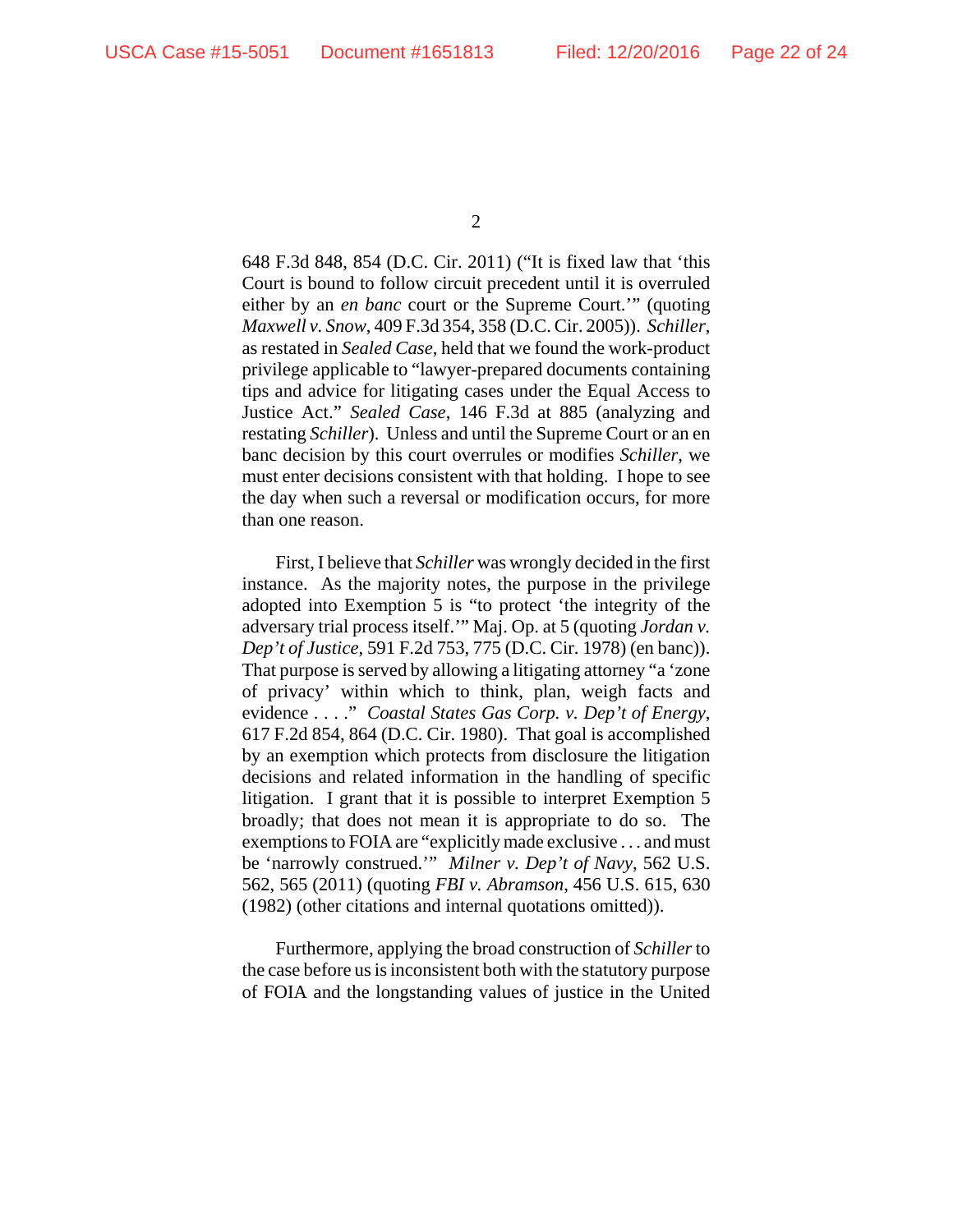States. The purpose of the Freedom of Information Act is to serve "the citizens' right to be informed about what their government is up to." *U.S. Dep't of Justice v. Reporters Comm. for Freedom of the Press*, 489 U.S. 749, 773 (1989) (internal quotation marks omitted). There is no area in which it is more important for the citizens to know what their government is up to than the activity of the Department of Justice in criminally investigating and prosecuting the people. The government certainly has the power to claim a FOIA exemption to hide its internal manuals describing how it goes about that awesome undertaking. But if it chooses to exercise that power, then the people might be forgiven for cynically asking "what is it you have to hide?"

Reflecting on the consistency of *Schiller*'s interpretation of Exemption 5 with the original statutory purposes, one may recall, as does the majority, that the exemption was to protect attorneys in litigation as under the privilege traditionally afforded in litigation itself. I cannot help but wonder if an insurance defense attorney had written a secret treatise passed around among his bar on how to defend—for example—defective product cases, would we, if that treatise became relevant in specific litigation, afford the protection of the attorney-client privilege to a document not prepared for a particular client or a particular case, but only to educate attorneys of a particular sort in the litigation of a particular kind of case? I think not. But even if we did, I do not think this would justify stretching the FOIA exemption to the point of protecting the departmental tactics and strategies in criminal prosecution from discovery by the citizenry. I cannot help but recall the words of Justice Sutherland for the Supreme Court in *Berger v. United States*:

The United States Attorney is the representative not of an ordinary party to a controversy, but of a sovereignty whose